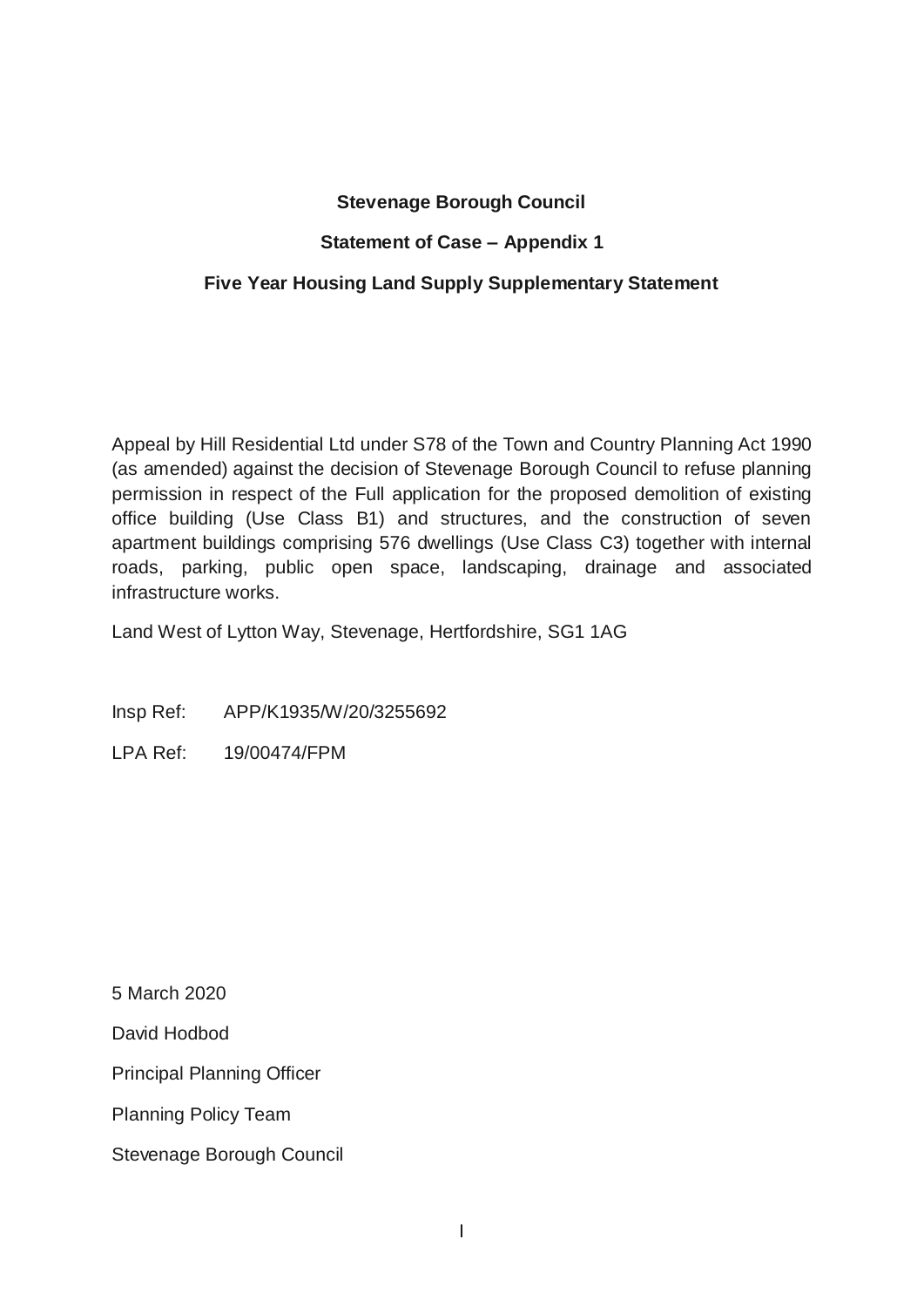# **Table of Contents**

# **Appendices**

| Appendix A – SBC Five Year Housing Land Supply Update (September 2020) |
|------------------------------------------------------------------------|
| Appendix B - MHCLG - Local Plan Holding Direction Letter               |
| Appendix C - MHLCG - Local Plan Holding Direction Release Letter       |
| Appendix D - SBC Five Year Housing Land Supply Addendum (January 2021) |
| Appendix E - Stevenage Borough Local Plan Inspector's Report           |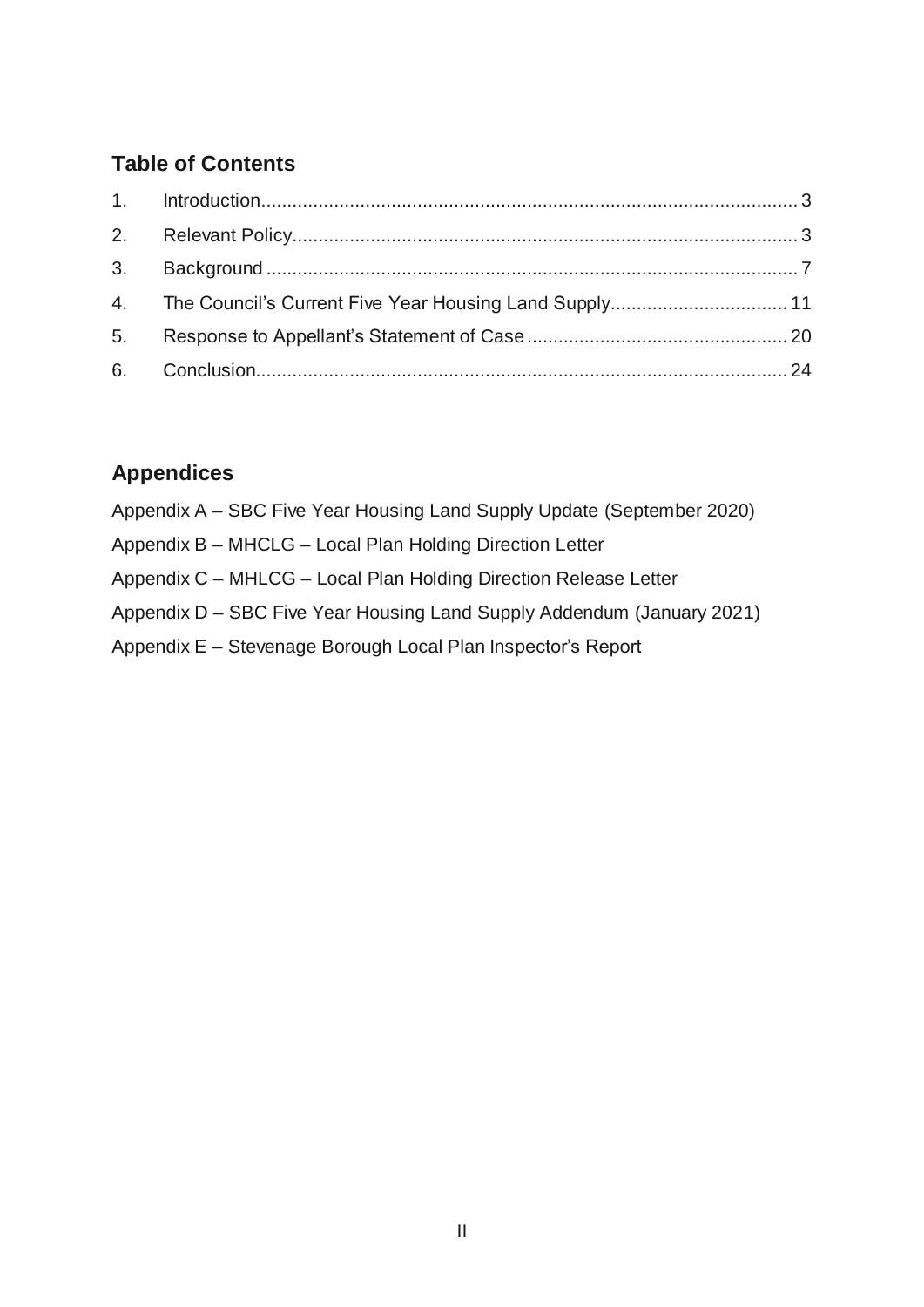# <span id="page-2-0"></span>**1. Introduction**

- 1.1. This Supplementary Statement has been prepared to update the Inspector on the Council's current Five Year Housing Land Supply and to address issues raised by the appellant in their note titled "Stevenage Borough Housing Land Supply Update" submitted to the Council on 4 February 2021.
- 1.2. The paper has been prepared by David Hodbod, MSc, a Principal Planning Officer from the Council's Planning Policy Team.

# <span id="page-2-1"></span>**2. Relevant Policy**

2.1. Paragraph 73 of the National Planning Policy Framework (NPPF) states that:

*Strategic policies should include a trajectory illustrating the expected rate of housing delivery over the plan period, and all plans should consider whether it is appropriate to set out the anticipated rate of development for specific sites. Local planning authorities should identify and update annually a supply of specific deliverable sites sufficient to provide a minimum of five years' worth of housing against their housing requirement set out in adopted strategic policies<sup>36</sup>, or against their local housing need where the strategic policies are more than five years old<sup>37</sup> . The supply of specific deliverable sites should in addition include a buffer (moved forward from later in the plan period) of:*

- *a) 5% to ensure choice and competition in the market for land; or*
- *b) 10% where the local planning authority wishes to demonstrate a five year supply of deliverable sites through an annual position statement or recently adopted plan<sup>38</sup>, to account for any fluctuations in the market during that year; or*
- *c) 20% where there has been significant under delivery of housing over the previous three years, to improve the prospect of achieving the planned supply<sup>39</sup> .*
- 2.2. The NPPF provides a definition of 'deliverable' in Annex 2: Glossary:

*Deliverable: To be considered deliverable, sites for housing should be available now, offer a suitable location for development now, and be achievable with a realistic prospect that housing will be delivered on the site within five years. In particular:*

*a) sites which do not involve major development and have planning permission, and all sites with detailed planning permission, should be considered deliverable until permission expires, unless there is clear evidence that homes will not be delivered within five years (for example*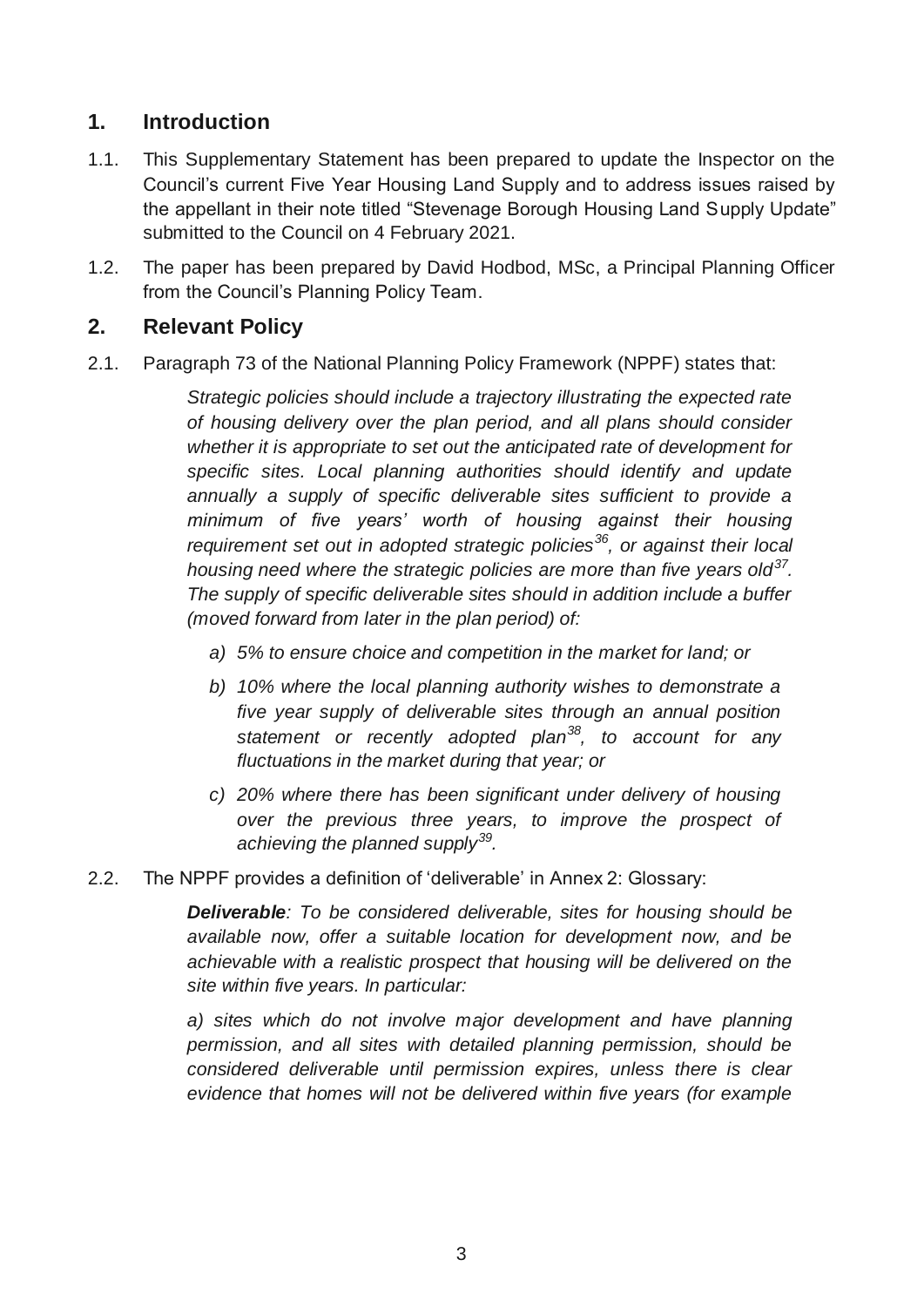*because they are no longer viable, there is no longer a demand for the type of units or sites have long term phasing plans).*

*b) where a site has outline planning permission for major development, has been allocated in a development plan, has a grant of permission in principle, or is identified on a brownfield register, it should only be considered deliverable where there is clear evidence that housing completions will begin on site within five years.*

2.3. With regards to Part B of the NPPF's definition of 'deliverable', the Planning Practice Guide (PPG) explains what could constitute 'clear evidence' to determine whether a housing site should be considered 'deliverable':

# *What constitutes a 'deliverable' housing site in the context of planmaking and decision-taking?*

*In order to demonstrate 5 years' worth of deliverable housing sites,*  robust, up to date evidence needs to be available to support the *preparation of strategic policies and planning decisions. Annex 2 of the National Planning Policy Framework defines a deliverable site. As well as sites which are considered to be deliverable in principle, this definition also sets out the sites which would require further evidence to be considered deliverable, namely those which:*

- *have outline planning permission for major development;*
- *are allocated in a development plan;*
- *have a grant of permission in principle; or*
- *are identified on a brownfield register.*

*Such evidence, to demonstrate deliverability, may include:*

- *current planning status – for example, on larger scale sites with outline or hybrid permission how much progress has been made towards approving reserved matters, or whether these link to a planning performance agreement that sets out the timescale for approval of reserved matters applications and discharge of conditions;*
- *firm progress being made towards the submission of an application – for example, a written agreement between the local planning authority and the site developer(s) which confirms the developers' delivery intentions and anticipated start and build-out rates;*
- *firm progress with site assessment work; or*
- *clear relevant information about site viability, ownership constraints or infrastructure provision, such as successful participation in bids for large-scale infrastructure funding or other similar projects.*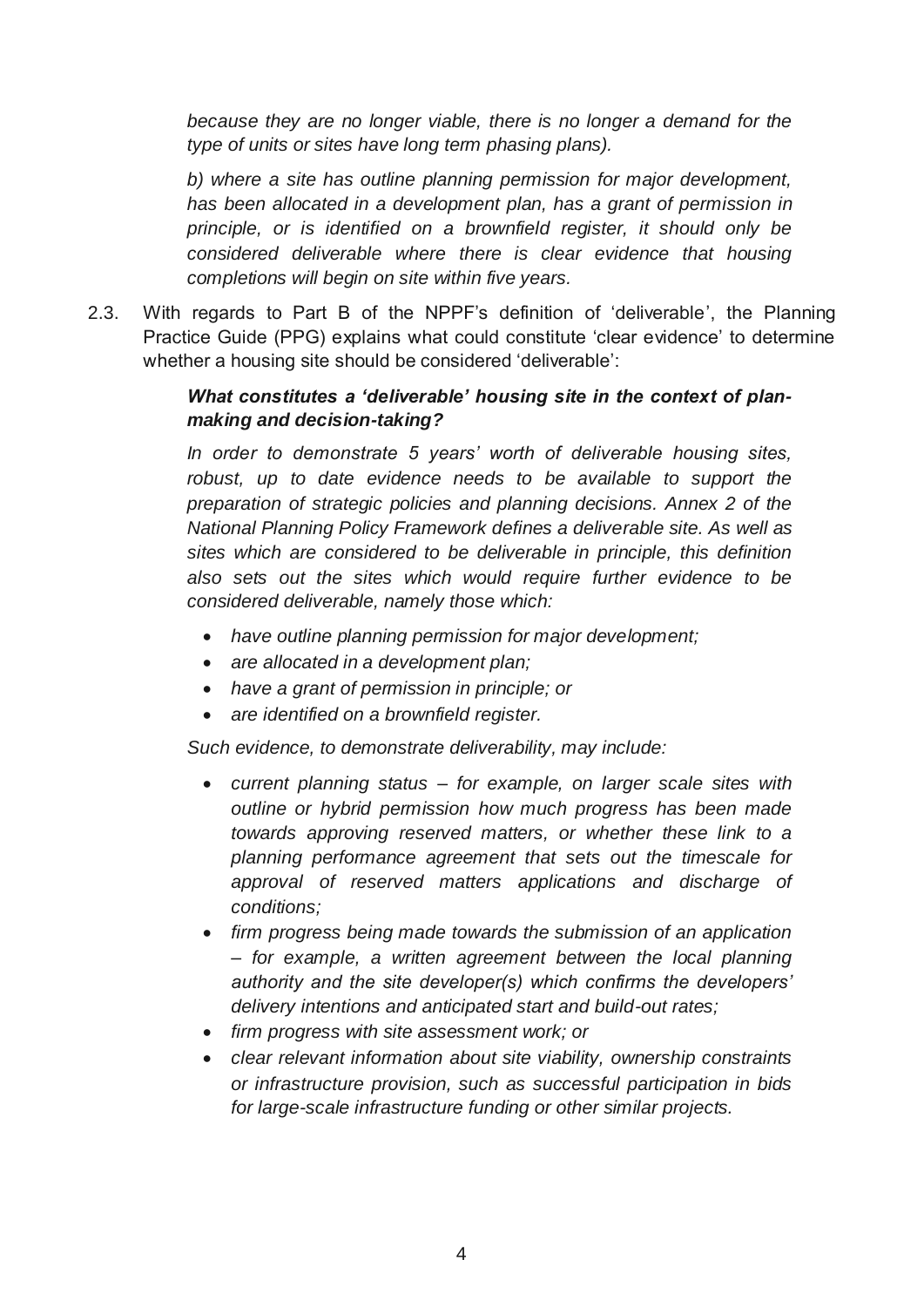*Plan-makers can use the Housing and Economic Land Availability Assessment in demonstrating the deliverability of sites.*

*Paragraph: 007 Reference ID: 68-007-20190722*

*Revision date: 22 July 2019*

2.4. Footnote 39 of the NPPF refers to the Housing Delivery Test (HDT) to help define what is meant by "significant under delivery of housing". The PPG explains in more detail how the HDT results should be used when a Council calculates a minimum five years' worth of housing. It also states what the consequences are if a Council falls below certain levels of delivery:

# *What happens if the identified housing requirement is not delivered?*

*From the day following publication of the Housing Delivery Test measurement, where delivery of housing has fallen below the housing requirement, certain policies set out in the National Planning Policy Framework will apply. Depending on the level of delivery, these are:*

- *the authority should publish an action plan if housing delivery falls below 95%;*
- *a 20% buffer on the local planning authority's 5 year land supply if housing delivery falls below 85%; and*
- *application of the presumption in favour of sustainable development if housing delivery falls below 75%, subject to the transitional arrangements set out in paragraph 215 of the Framework.*

*These consequences apply concurrently, for example those who fall below 85% should produce an action plan as well as the 20% buffer. The consequences will continue to apply until the subsequent Housing Delivery Test measurement is published. The relevant consequence for any under-delivery will then be applied. Should delivery meet or exceed 95%, no consequences will apply.*

*Where a new housing requirement is adopted after the publication of the measurement, the Housing Delivery Test calculation will be re-run using the new requirement as set out in paragraphs 17 to 18 of the Housing Delivery Test rule book. Any consequences for under-delivery will be applied from the day after the publication of the re-run measurement.*

*Paragraph: 042 Reference ID: 68-042-20190722*

*Revision date: 22 July 2019*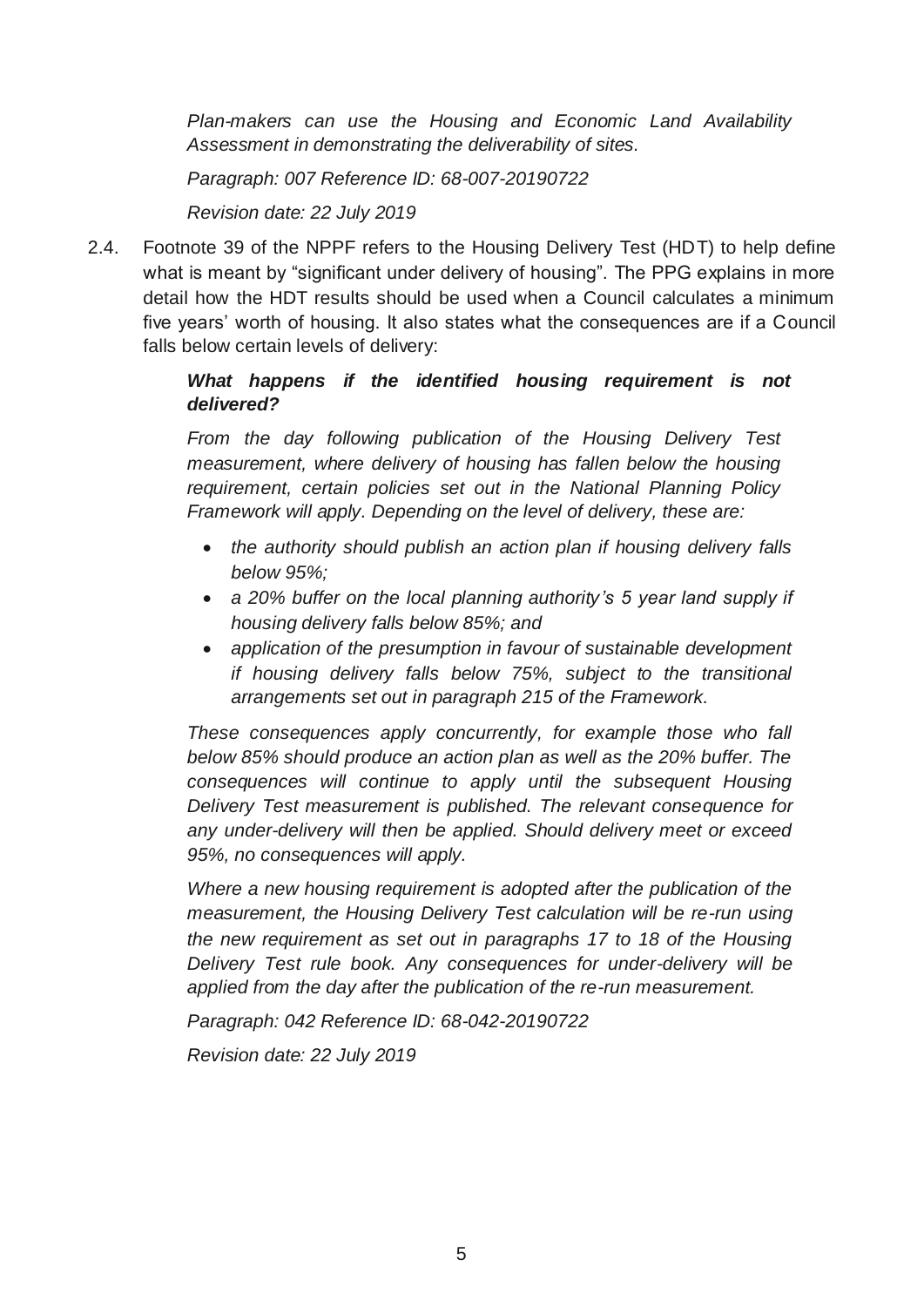2.5. The Stevenage Borough Local Plan (adopted May 2019) sets out the total housing target of 7,600 homes across the Local Plan period between 1 April 2011, and 31 March 2031. Policy SP7: High Quality Homes states:

> *This Local Plan supports significant growth in and around Stevenage to help meet needs across the market area. We will:*

- *a) Provide at least 7,600 new homes within Stevenage Borough between 2011 and 2031.*
- 2.6. This can be annualised to give a figure of 380 dwellings per year.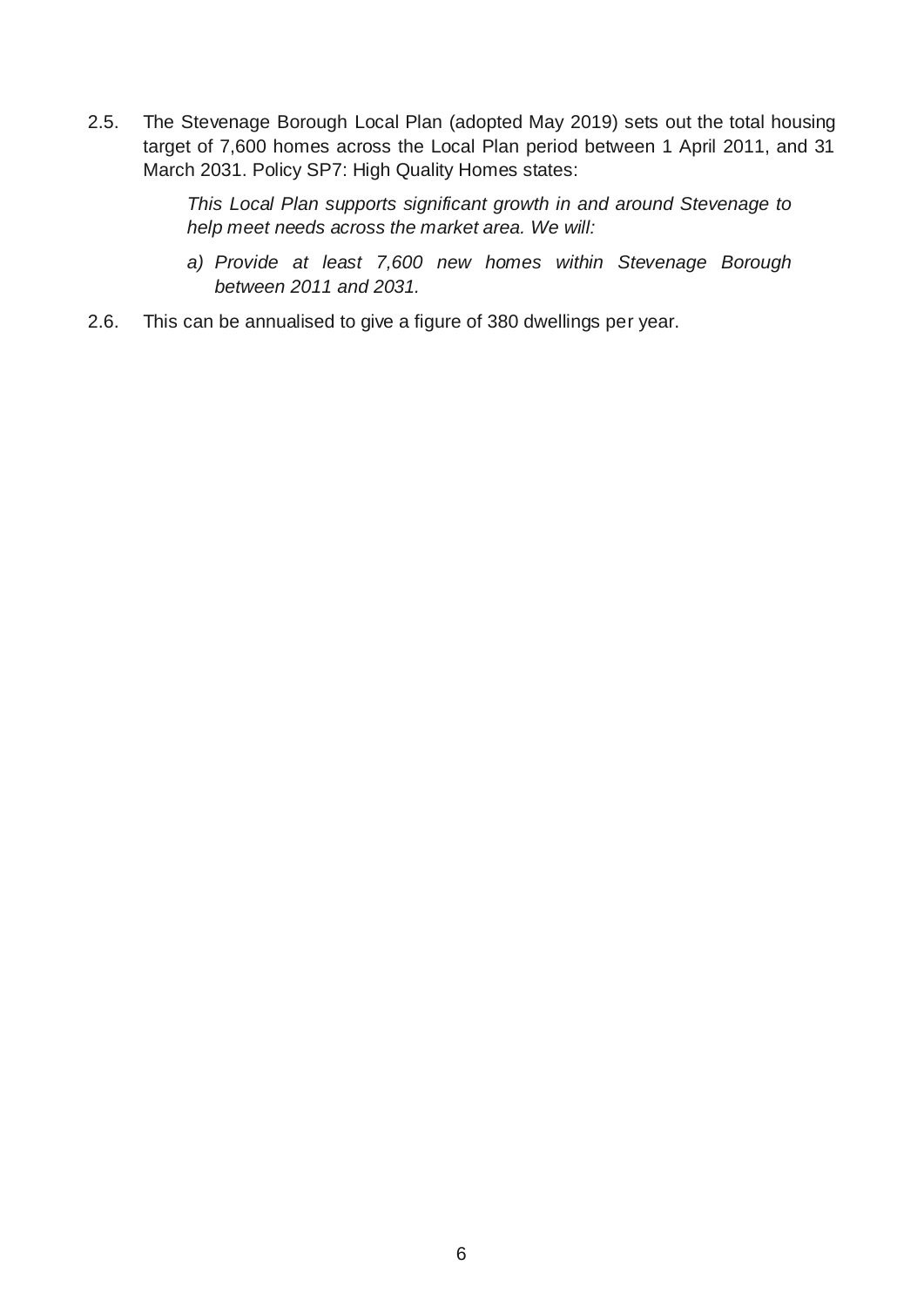# <span id="page-6-0"></span>**3. Background**

- 3.1. In accordance with NPPF paragraph 73, the Council has identified and updated annually a supply of specific deliverable sites sufficient to provide a minimum of five years' worth of housing. The supply has been set against the housing requirement of 380 dwellings per year set out in Policy SP7 of the Local Plan.
- 3.2. Sections 3 and 4 explain that the Council has identified a supply of sites using the definition of 'deliverable' from the NPPF Glossary, in line with the appropriate buffers specified in NPPF paragraph 73 and PPG paragraph 042, and using the evidence suggested in PPG paragraph 007 to support the inclusion of housing sites within the 'deliverable' supply where necessary.

# **September 2020 - Five Year Housing Land Supply Update**

- 3.3. In September 2020, the Council published a Five Year Housing Land Supply Update (Appendix A) which set out how the Council could demonstrate it had a sufficient Housing Land Supply (HLS).
- 3.4. As will be explained in Section 4, the September 2020 Update calculated the housing requirement using the 'Liverpool' approach to take account of historic undersupply and a 5% buffer in line with the previous year's Housing Delivery Test score of 113%.
- 3.5. The September 2020 Update set out the deliverable housing supply in line with the two-part NPPF definition of 'deliverable'. Part A was made up of units under construction, with full planning permission and with prior notification. Part B included units with Outline Permission and/or Local Plan allocations where supported by clear evidence that housing completions will begin on site within five years.
- 3.6. The information for Part A was taken from Hertfordshire County Council's Smart Herts database. This database compiles all the planning permissions in Hertfordshire (split by district) giving a 'live' record of the number of permitted units at any one time. The database also provides a status for each permission: either 'commenced', 'complete' or 'not commenced'. The status is only updated once per year when Hertfordshire County Council officers have undertaken an annual survey where they visit the location of each extant permission. Therefore some figures in Smart Herts are correct as of 31 March and remain unchanged for a 12 month period.
- 3.7. Units were included in Part B if there was sufficient evidence to meet the guidance of PPG paragraph 007 regarding what constitutes sufficient evidence. The units included in Part B were mainly supported by a written agreement between the local planning authority and the site developer(s) to confirm the developers' delivery intentions and anticipated start and build-out rates. Written agreement was mainly secured in the form of Statements of Common Ground (SoCG) which set out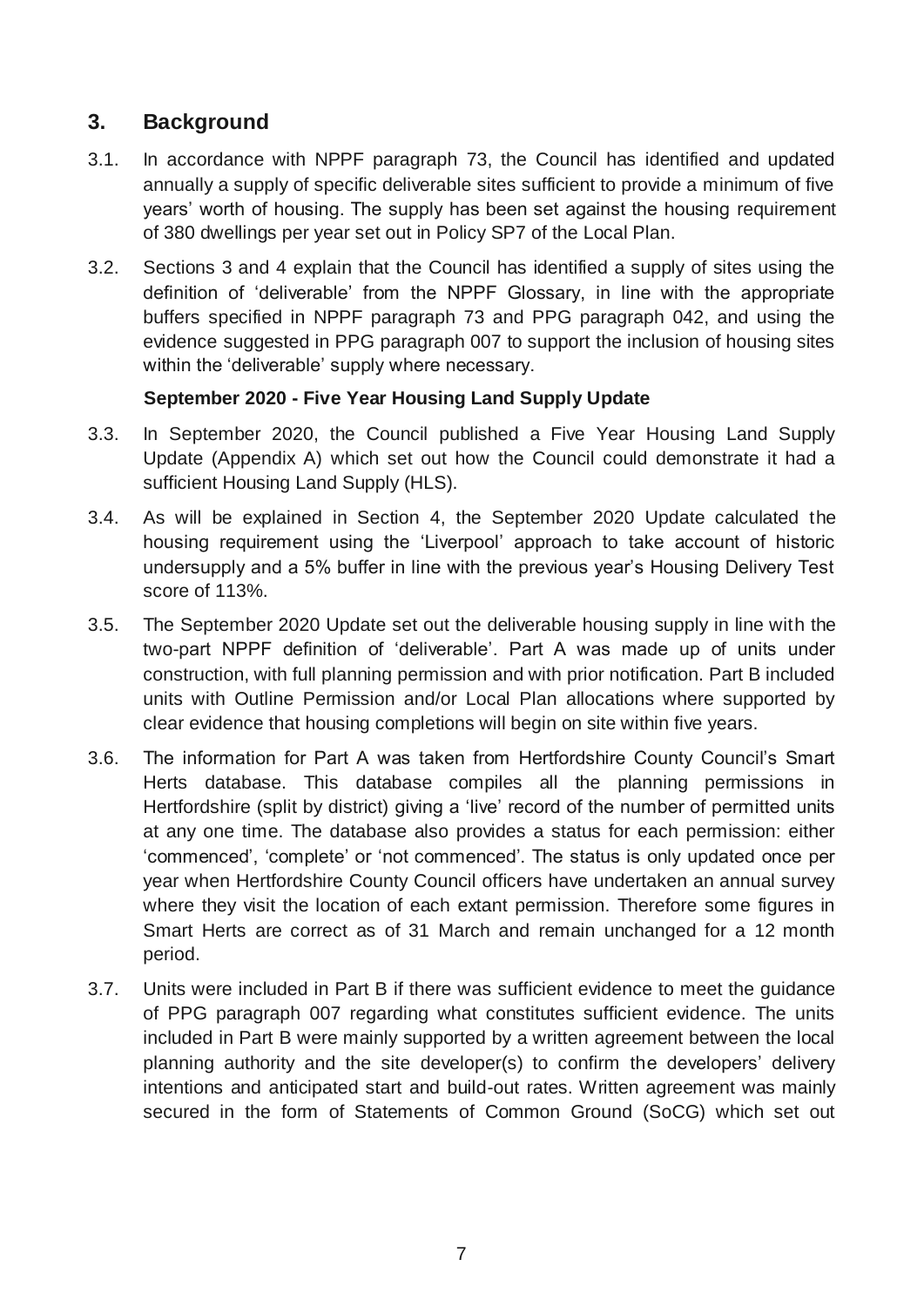milestones for each development and expected build-out rates for residential units. One site was supported by email confirmation rather than a SoCG.

3.8. The conclusion of the September 2020 Update was that the Council had a **5.64 year Housing Land Supply** with a surplus of 336 units for the 5yr period 1 April 2020 – 31 March 2025.

# **Housing Delivery Test 2020**

3.9. In January 2021, MHCLG published the 2020 Housing Delivery Test results. For Stevenage, the results are included in Table 1:

| <b>ONS code</b>           | <b>Area</b> |         |             | <b>Number of homes required</b> | <b>Total number of</b>                             |                                                    |
|---------------------------|-------------|---------|-------------|---------------------------------|----------------------------------------------------|----------------------------------------------------|
|                           | name        |         | 2017-18     | 2018-19                         | 2019-20                                            | homes required                                     |
| E07000243                 | Stevenage   |         | 366         | 381                             | 348                                                | 1,094                                              |
| Number of homes delivered |             |         | Total<br>0f | number<br>homes                 | <b>Housing</b><br><b>Delivery</b><br>Test:<br>2020 | <b>Housing</b><br><b>Delivery</b><br>Test:<br>2020 |
| 2017-18                   | 2018-19     | 2019-20 | delivered   |                                 | measurement                                        | consequence                                        |
| 78                        | 297         | 327     |             | 702                             | 64%                                                | Presumption                                        |

**Table 1 - Stevenage's HDT 2020 Score**

3.10. As illustrated in Table 2, the 2020 result was a significant drop compared to the HDT scores of the previous two years. Previously, Stevenage had achieved a level exceeding even the highest threshold for consequences:

| <b>HDT</b> | No. of homes<br>required | No. of homes<br>delivered | <b>Score</b> | <b>Consequence</b>            |
|------------|--------------------------|---------------------------|--------------|-------------------------------|
| 2018       | 1,115                    | 1,119                     | 100%         | <b>None</b>                   |
| 2019       | 1,120                    | 1,262                     | 113%         | <b>None</b>                   |
| 2020       | 1,094                    | 702                       | 64%          | <b>Presumption</b>            |
|            |                          |                           |              | — '' A A '' '' '' '' '' '' '' |

**Table 2 - Stevenage's Historic HDT Scores**

- 3.11. The most significant reason for the low HDT score is the impact of delivering only 78 units in 2017/18. This low delivery likely occurred as a result of a low level of applications being submitted in the previous year when the Council held the Examination in Public for the emerging Local Plan. It is understandable that developers would delay submitting planning applications until after the Local Plan was adopted so their application would be assessed against up-to-date policies with up to date allocations.
- 3.12. However, developers would not have envisaged the 18 month Holding Direction (Appendix B) that was subsequently placed on the Local Plan prior to its adoption. Delays in submitting applications will have had a more lasting impact than in normal circumstances as it took a prolonged period of time before the Holding Direction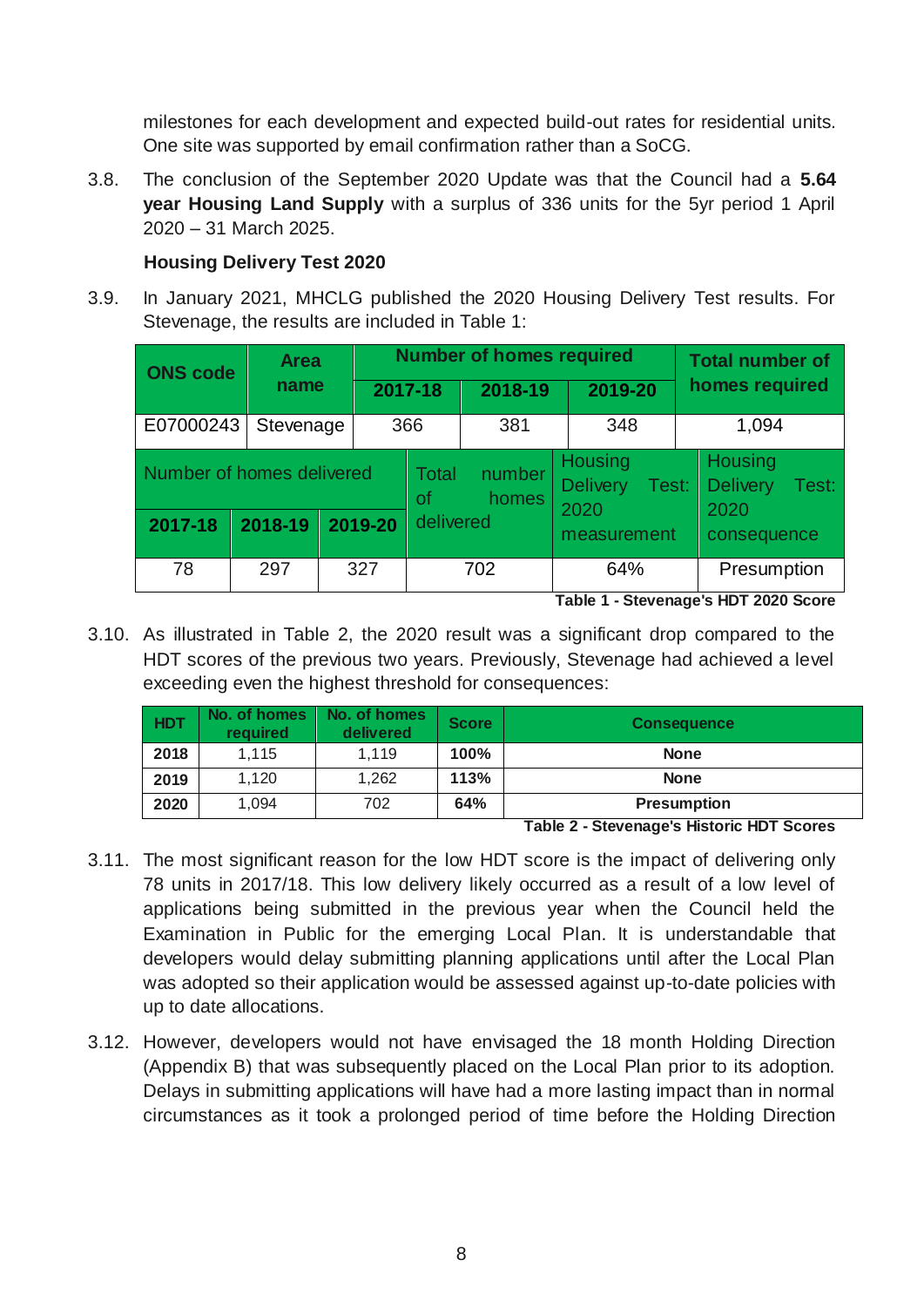was released (Appendix C) and the Local Plan could be adopted to promote development.

- 3.13. In line with PPG paragraph 042, the Council's 2020 HDT score of 64% means that for the next 12 months, the Council must:
	- 1) prepare an Action Plan to assess the causes of under-delivery and identify actions to increase delivery in future years,
	- 2) include a buffer of 20% when calculating the authority's Housing Land Supply rather than 5%, and
	- 3) apply the presumption in favour of sustainable development in decision-making.
- 3.14. The Council is currently preparing an Action Plan to assess the causes of underdelivery. The Action Plan will set out how the Council will attempt to increase supply in the future.
- 3.15. Many of the measures that a Council can take are already being implemented by the Council. The Council has a recently adopted Local Plan which sets an aspirational housing target. The Council has been determining applications for housing with a high level being granted. The Council is working proactively with developers to design and bring forward the strategic sites allocated in the Local Plan. The Council is promoting schemes on its own land, including allocated and windfall sites. As such, and made clear by the list of sites that are classed as deliverable and those the Council currently classes as 'developable', the Council is applying considerable effort to increase the housing supply of the borough.
- 3.16. As a result of the Council's efforts to promote house building and the fact that the 2017/18 figure won't be part of next year's score, the Council expects the low result of the 2020 HDT to be a one-off and that the 2021 HDT score will ensure the Council will not have to apply the presumption for a prolonged period.

# **January 2021 - Five Year Housing Land Supply Update Addendum**

- 3.17. Shortly after the HDT 2020 scores had been published in January 2021, the Council published an Addendum (Appendix D) to the September Five Year Housing Land Supply Update to address the second of the HDT consequences.
- 3.18. The January 2021 Addendum recalculated the authority's Housing Land Supply using a 20% buffer instead of a 5% buffer. In addition, it included houses which had been granted permission since 01 April 2020 to the total of deliverable houses under Part A of the definition of deliverable. The figures in the September 2020 Update were 9 months old at this point and it seemed sensible to include newer permissions to give a more up-to-date position.
- 3.19. The Business and Planning Act 2020 temporarily modified the Town and Country Planning Act 1990 and the Planning (Listed Buildings and Conservation Areas) Act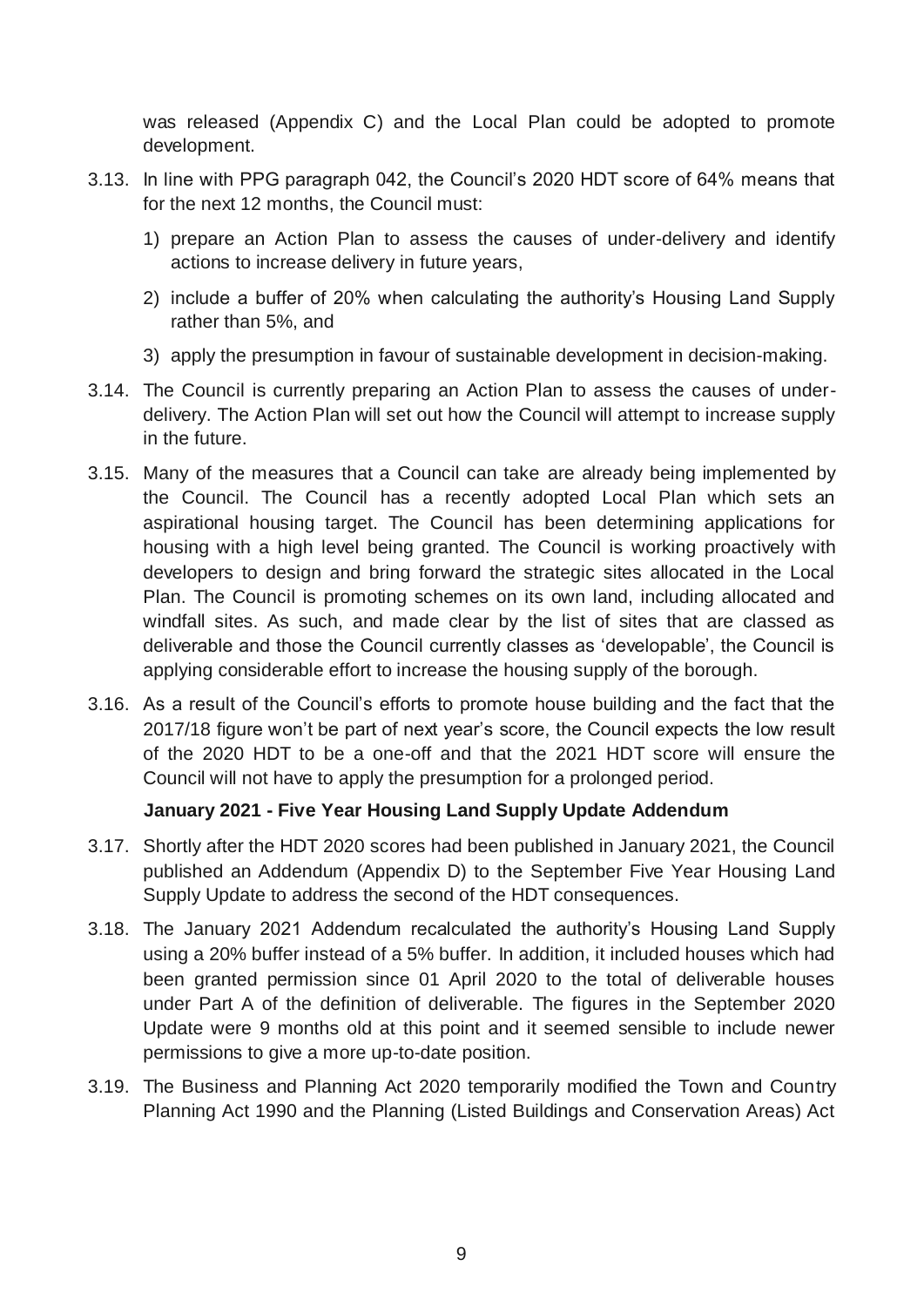1990 to enable certain planning permissions and listed building consents in England which lapsed or were due to lapse during 2020 to be extended. This meant that any permissions which expired or were due to expire between 19 August 2020 and 31 December 2020 were extended to 1 May 2021. As such, the Council did not have to remove any houses from the previous number of sites with detailed planning permission. 172 additional sites had been granted permission although 133 were already included within Part B. As such, 39 units were added to the Part A portion of deliverable supply.

- 3.20. The January 2021 Addendum did not make other amendments figures from the September 2020 Update.
- 3.21. The conclusion of the January 2021 Addendum was that the Council had a **5.002 year Housing Land Supply** with a surplus of 1 unit for the 5yr period 1 April 2020 – 31 March 2025.

#### **This Supplementary Statement and Future Update**

- 3.22. Section 4 will update the Inspector on the Council's current HLS. The HLS will be correct as of 5 March 2021, the date that Statement of Cases for APP/K1935/W/20/3255692: Land West of Lytton Way, SG1 1AG were submitted.
- 3.23. Section 4 will explain how the Council has calculated its HLS and will explain any differences between the up to date HLS and those in the September 2020 Update and the January 2021 Addendum for the appellant's benefit.
- 3.24. As previously mentioned, the data for units that have been completed and those under construction is only updated once per year, based on HCC's survey which was undertaken in the March 2020. As such, some of the data used in the Section 4 will be over 11 months old and will shortly be superseded. Officers from Hertfordshire County Council are currently undertaking the annual housing survey and the HCC Smart Herts database will therefore be updated shortly after the Statements of Case are submitted for this planning appeal.
- 3.25. The HLS in Section 4 will therefore be out of date before the Hearing commences.
- 3.26. In order to provide the Inspector with relevant information at the time of the Hearing or Inquiry, the Council will recalculate its HLS to include the updated HCC Smart Herts database. The Council will commit to finalising this update as soon as possible after HCC's Smart Herts database has been updated and will submit the information to the Planning Inspectorate.
- 3.27. It should be noted that the updated HLS will relate to the five year period between 1 April 2021 and 31 March 2026 rather than 1 April 2020 and 31 March 2025 as in Section 4.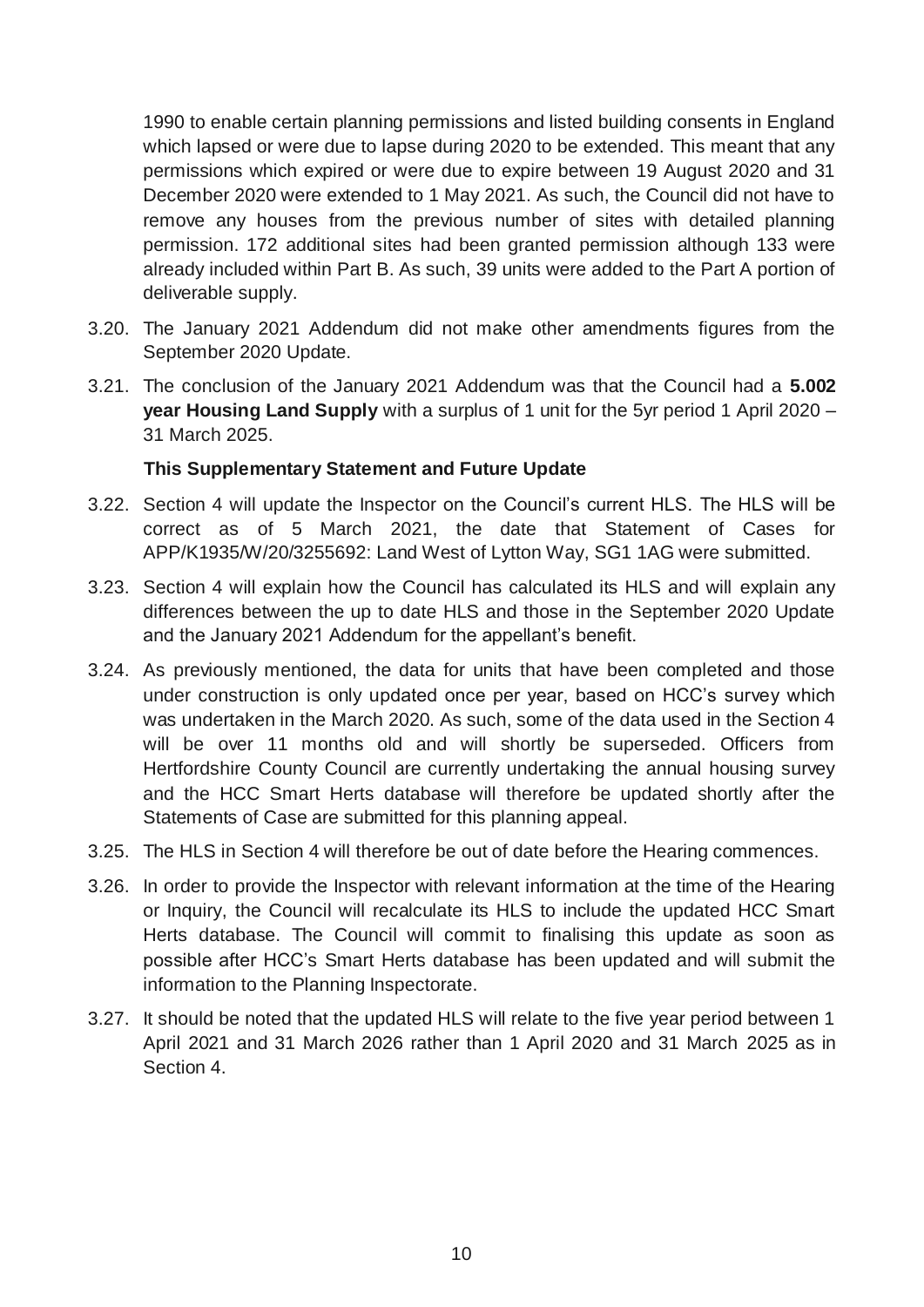# <span id="page-10-0"></span>**4. The Council's Current Five Year Housing Land Supply**

- 4.1. This section gives the Council's HLS as of 5 March 2021. The HLS has been calculated using the methodology and agreed build-out rates (confirmed by appended SoCGs) in the September 2020 Update, but with the 20% buffer as in the January 2021 Addendum and up-to-date permissions data from the HCC Smart Herts database.
- 4.2. Any differences from the September 2020 update and/or the January 2021 Addendum will be stated.

# **Sedgefield v Liverpool**

- 4.3. The Council calculates its Housing Land requirement using the 'Liverpool' approach rather than the 'Sedgefield' approach.
- 4.4. A quick explanation of the two different approaches is that the 'Sedgefield' approach incorporates all historic undersupply in the demand for housing within the next five years. The 'Liverpool' approach allows for the historic undersupply to be delivered across the rest of the Local Plan period.
- 4.5. At the Examination Hearings for the Local Plan, the Council demonstrated why it should address historic shortfall of housing delivery using the 'Liverpool' approach rather than the more standard 'Sedgefield' approach.
- 4.6. Following the Examination period for the Local Plan, the Inspector agreed that the Sedgefield approach was unrealistic for Stevenage and that the five-year housing supply should be calculated using the Liverpool approach. See extract from the Inspector's Report (Appendix E) below:

*"The Council's reliance on a small number of large strategic sites makes*  early delivery of a large quantum of housing very challenging. This is *because of the lead in time for housing to be built on these sites, following the adoption of the Plan and the rate at which the developers can build. Using the Sedgefield approach to dealing with previous shortfall would require the delivery of around 700 homes per year for the first 5 years. This is wholly unrealistic when considering previous delivery rates. Spreading the delivery of the previous shortfall over the Plan period is not ideal as it delays providing the shortfall over an even longer period. However, in this case there are a particular set of circumstances that mean it is the only sensible option."*

4.7. The Local Plan was adopted in May 2019, less than 2 years ago, and the Inspector's statement that delivering 700 homes per year in the first 5 years is wholly unrealistic still stands. The Council is reliant on a number of relatively large, strategic sites which take time to progress, particularly if being planned well. As such, they take time to come forward and delivering housing at rates significantly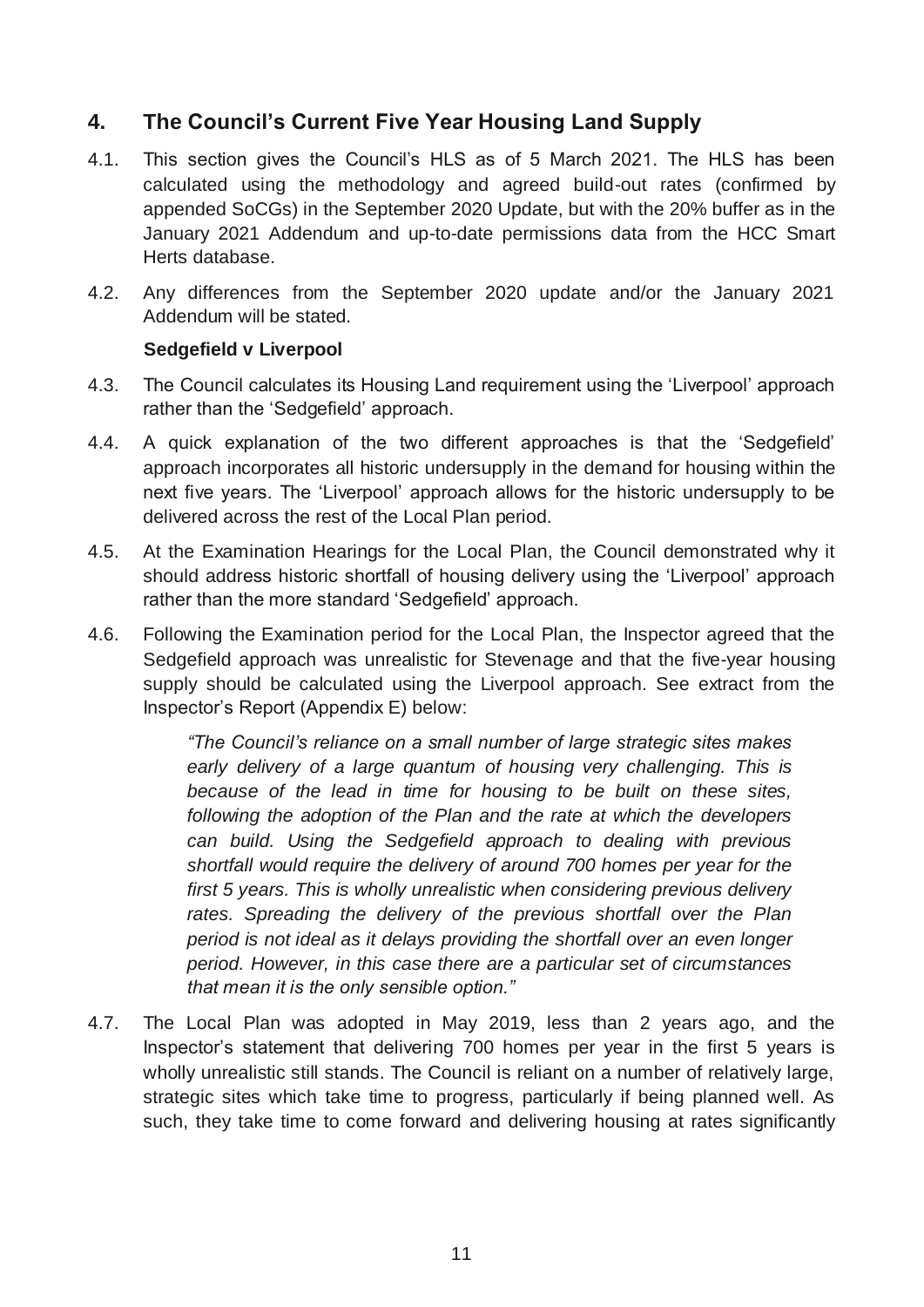above the Council's Objectively Assessed Need will not be possible until later in the Plan period.

# **Housing Requirement**

4.8. Table 1 shows the cumulative total of net housing completions in Stevenage since the start of the Local Plan period as included in the HCC Smart Herts database.

| <b>Monitoring Year</b> | <b>Actual Net Housing</b><br><b>Completions</b> | <b>Cumulative Net</b><br><b>Housing Completions</b> |
|------------------------|-------------------------------------------------|-----------------------------------------------------|
| 2011/12                | 190                                             | 190                                                 |
| 2012/13                | 85                                              | 275                                                 |
| 2013/14                | 172                                             | 447                                                 |
| 2014/15                | 146                                             | 593                                                 |
| 2015/16                | 153                                             | 746                                                 |
| 2016/17                | 690                                             | 1436                                                |
| 2017/18                | 71                                              | 1507                                                |
| 2018/19                | 285                                             | 1792                                                |
| 2019/20                | 321                                             | 2113                                                |

**Table 3 - Cumulative Net Housing Completions - 2011/12 - 2019/20**

- 4.9. As of 31 March 2020, the Council had delivered 2,113 units since the start of the Local Plan period on 1 April 2011. This is an historic undersupply of 1,307 units.
- 4.10. Using the 'Liverpool' approach, the undersupply can be annualised by dividing it by the number of years remaining in the Local Plan period, in this instance 11 years between 31 March 2020 and 31 March 2031.

 $1,307 / 11 = 118.18$ 

4.11. The annualised undersupply is then added to the Council's annual housing requirement of 380 dwellings per year (from Local Plan policy SP7) and the Council's annual housing requirement can be calculated by applying a 20% buffer, as a consequence of the HDT 2020 score, to that sum.

 $(380 + 118.18) \times 1.2 = 598.572$ 

4.12. The annual housing requirement should then be multiplied by 5.

 $598.572 \times 5 = 2,992.9$ 

4.13. The Council's five year housing requirement is **2,993 units** for the period 01 April 2020 – 31 March 2025.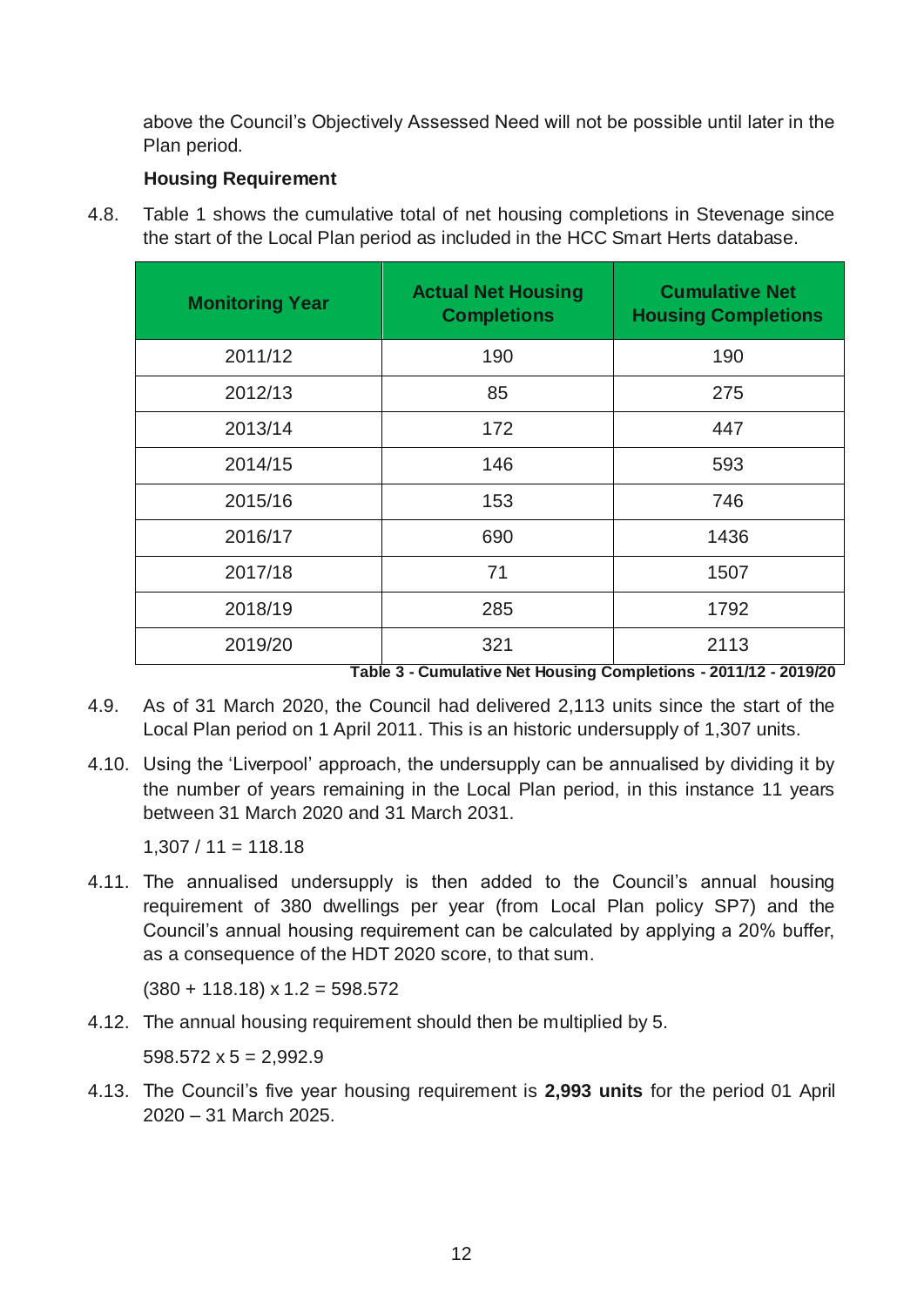# **Part A Deliverable - Sites Under Construction**

- 4.14. Based on the information in HCC's Smart Herts database, there are 331 units under construction.
- 4.15. As explained in paragraph 3.6, this figure was recorded by HCC during their housing survey in March 2020 and will shortly be superseded. It should be noted that this number differs from the figure (310) in the September 2020 Update and the January 2021 Addendum. Permission ref: 18/00740/FPM for 21 one- and two-bed flats at 12 North Road, Stevenage had been incorrectly omitted from Smart Herts database until recently. This scheme gained planning permission on 24 January 2020 and construction has commenced. As such, the September 2020 Update and January 2021 Addendum underrepresented the number of sites under construction.

#### **Part A Deliverable - Sites with Detailed Planning Permission**

- 4.16. Based on the information in HCC's Smart Herts database, there are 400 units with detailed permission.
- 4.17. This figure is correct as of 5 March 2021 and differs from the figures included in the September 2020 Update (358) and the January 2021 Addendum (397). Further units have been approved since the January 2021 Addendum as part of planning ref: 20/00672/FP for three 3-bed dwellings at Garages and Forecourt Area to the Rear of 13-19 The Chace, Stevenage.

#### **Part A Deliverable - Sites with Prior Notification**

4.18. Based on the information in HCC's Smart Herts database, there are 21 units with prior notification.

#### **Part B 'Deliverable' Housing sites**

4.19. The rest of this section details the sites we include in our Housing Land Supply which meet Part B of the definition of deliverable. These sites and build-out rates were included in the September 2020 Update and were mainly supported by Statements of Common Ground between the Council and the developers. The SoCGs were finalised in late summer and contain a collection of dates of how we expected developments to progress. In a few cases, certain progress hasn't matched the dates, however due to the conservative nature of many of the dates and the time allowed to undertake certain steps, we still believe the build-out rates are appropriate and no amendments need to be made to the deliverable supply compared to what was in the September 2020 Update.

#### *Matalan*

- 4.20. There is an extant Outline Planning Permission for 526 units at the Matalan site.
- 4.21. The Council signed a Statement of Common Ground with the developers of the Matalan site. In the SoCG, the Council and developer state their expectation that a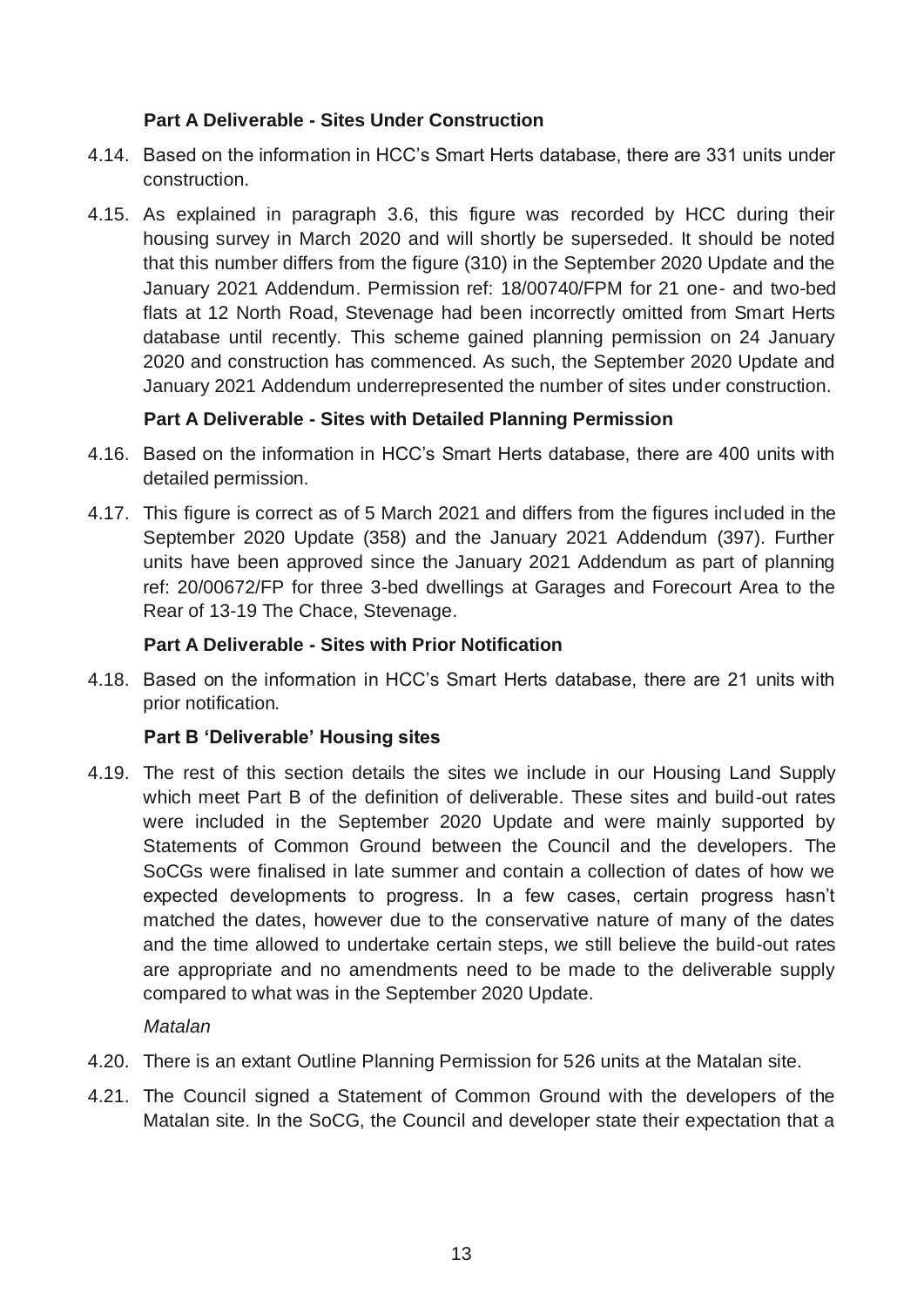submitted Reserved Matters planning application would be considered by Planning and Development Committee in February 2021 and a Decision Notice would be issued by April 2021. The Reserved Matters application was approved at Committee on 2 March 2021 and seeing as the Section 106 agreement was signed for the Outline Permission, a Decision Notice is very likely to be issued ahead of the schedule included in the SoCG.

- 4.22. The Council and developer scheduled 9 months to discharge any precommencement conditions prior to commencing on site in January 2022. This is still considered appropriate.
- 4.23. The developers are planning for an 18 month build once on-site. The developers have a deadline to complete the development in order to access an Affordable Housing Grant from Homes England. As a social housing landlord, Affordable Housing grants form a key part of funding for the developer's schemes and if they miss the deadline, they will not receive the money. This gives the Council certainty that the developers will look to progress the site promptly.
- 4.24. An 18-month build starting in January 2022, would achieve completion by August 2024. This allows for an 8 month delay without any of the units not being completed within the five year period.
- 4.25. The Council therefore considers that all **526 units** should be included in the Housing Land Supply.

*SG1*

- 4.26. SG1 is the Council's major town centre regeneration scheme which will deliver 1,867 residential units as well as ground floor retail and commercial floorspace, new public open space and improved public sector facilities.
- 4.27. A hybrid planning application, seeking detailed permission for the 760 units in Phase 1 was approved by Planning and Development Committee in October 2020. The Statement of Common Ground assumed that planning permission would have been granted by the end of 2020, but as of 5 March 2021, the S106 agreement has not yet been signed. It is expected to be signed later in March 2021.
- 4.28. The Council signed a Statement of Common Ground with the developers of the SG1 scheme. The SoCG assumed that pre-commencement conditions would be discharged within 6 months of permission being granted with all units being completed across the following two years by March 2024. Both plots in Phase 1 have Prior Approval for clearance of the site and the build-out rates agreed in the SoCG were on the conservative side. As such, even with a delay of a few months whilst the S106 is finalised, there is still sufficient time for the units to be completed by March 2024, as specified in the SoCG. In any case, the expected completion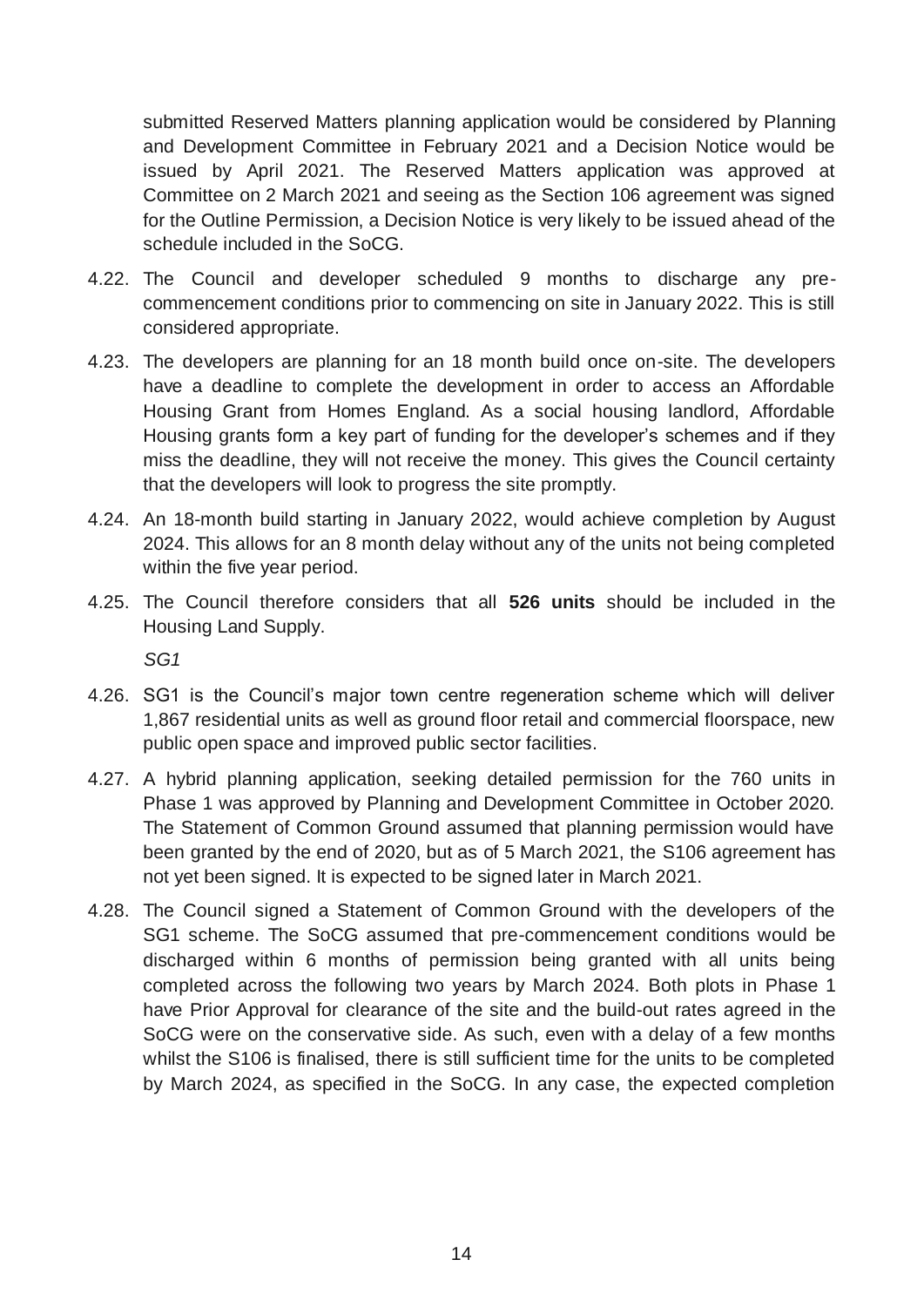date in the SoCG allows time for an additional 12 month delay without any of the units not being completed within the five year period.

- 4.29. The Council therefore considers that all **760 units** should be included in the Housing Land Supply.
- 4.30. As an additional note, once the S106 has been signed, the overall scheme for 1,867 units will have Outline Permission and the Council will include any units expected to be delivered in the five year period in its Housing Land Supply. Currently, Phase 2 of the scheme is expected to deliver an additional 172 units within the five year period. Phase 3 is expected to start delivering completed units in the year following the five year period. The overall scheme will be a major contributor to the Council's Housing Land Supply for years to come.

#### *North Stevenage*

- 4.31. The North Stevenage site is allocated for 800 units as HO3 in the Local Plan and is one of the Plan's largest Strategic Sites.
- 4.32. Outline Permission for a mixed-use scheme including 800 units has been approved at Planning and Development Committee twice. One scheme was considered before the Council adopted a Community Infrastructure Levy Charging Schedule and another scheme was considered after CIL had been adopted with changes to the Section 106 agreement to take account of the adoption of the CIL.
- 4.33. The Council signed a Statement of Common Ground with the developers of the North Stevenage development. The SoCG expected a decision notice to have been issued by the end of 2020 with a Reserved Matters Application being submitted shortly after with the granting of permission and discharge of pre-commencement conditions being completed by the end of 2021.
- 4.34. As of 5 March 2021, the S106 agreement for the Outline Permission has not been signed and the Reserved Matters application has not been submitted as a result. However, the S106 is expected to be signed imminently and there are still nine months for the RMA to be approved and for conditions to be discharged prior to the SoCG's expected commencement on site. This is still considered an appropriate timeline.
- 4.35. There will be two developers on site, both of which will complete houses at an assumed rate of 75 per year, totalling 150 per year. The SoCG conservatively assumed that completions would only start after April 2022, so the site only contributes 450 units to the Housing Land Supply. Considering that the SoCG assumed no delivery prior to April 2022, a three month buffer was essentially included in the timeline so it is still considered likely that the SoCG's build-out rate will be achieved to make up for the current short delay whilst the S106 is signed.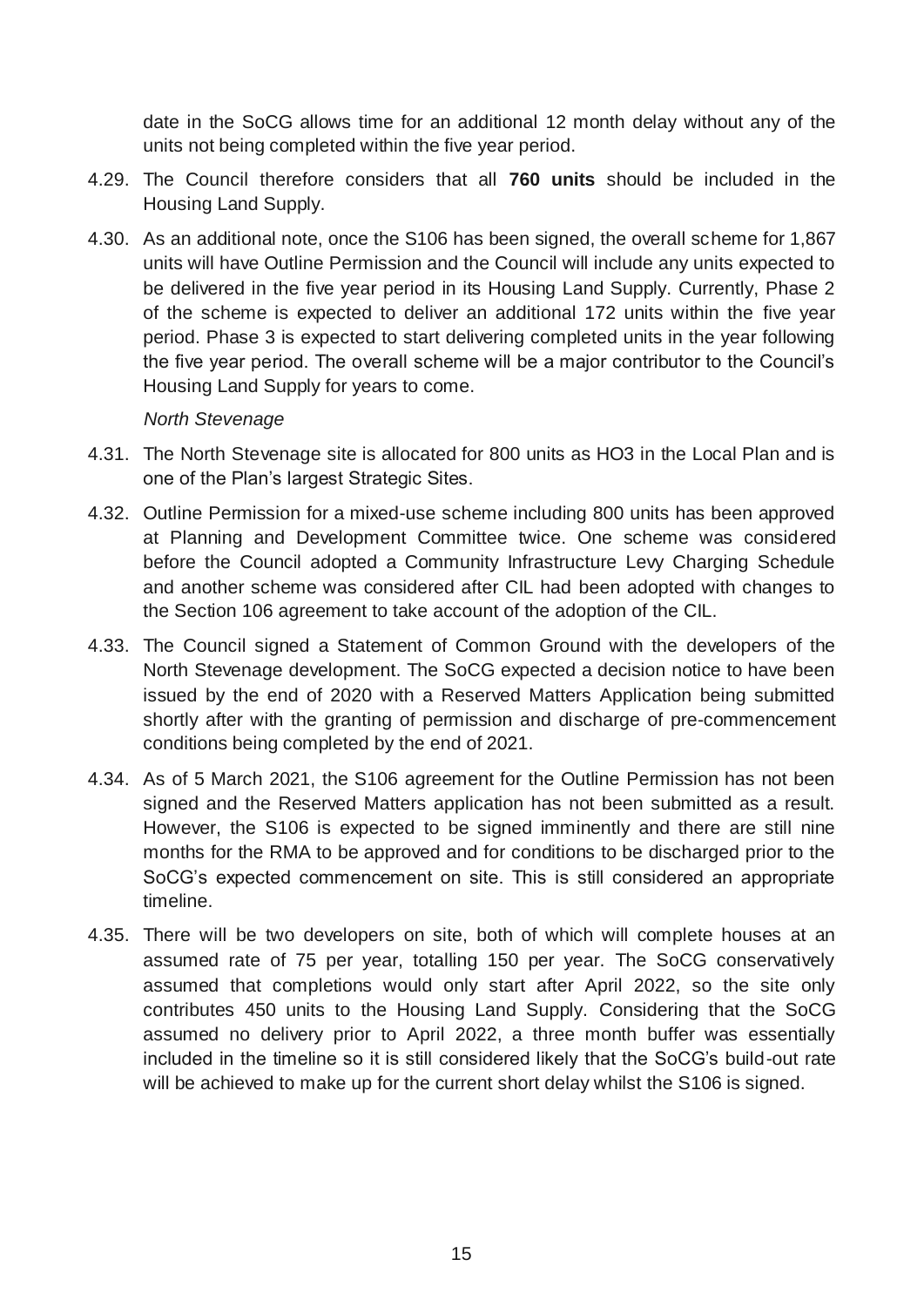4.36. The Council therefore considers that **450 units** should be included in the Housing Land Supply.

*West Stevenage*

- 4.37. The West Stevenage site is allocated for approximately 1,350 dwellings as HO2 in the Local Plan. It is the Plan's largest Strategic site outside of the town centre redevelopment.
- 4.38. The Developers signed a Planning Practice Agreement with the Council in January 2020 which set out an extensive 11 month pre-application process to ensure the application to be submitted had already been heavily considered and would meet policy requirements and those of statutory consultees from the outset where possible, rather than having to make amendments once submitted in light of consultee representations.
- 4.39. The development team met all the deadlines within the PPA, including submitting a Master Plan for the Council's Executive Member for Environment and Regeneration to approve by August 2020.
- 4.40. The Council signed a Statement of Common Ground with the two developers of the West Stevenage scheme part-way through the Pre-Application schedule. It was expected by all parties, and stated in the SoCG, that a hybrid application would have been submitted by December 2020. As of 5 March 2021, the application has not been submitted.
- 4.41. The development team had prepared an application in November but were waiting for the landowners (two private landowners and Homes England) to agree to its final submission. The developers are currently preparing to submit the application to the Council imminently. The hybrid application will seek detailed permission for 390 units
- 4.42. The SoCG assumed that the application would have been approved by Planning and Development Committee and that the S106 would have been signed by the end of June 2021. This is now considered unrealistic.
- 4.43. However, the SoCG allowed for a conservative 12 month period to discharge conditions and commence on-site after permission has been granted. As such, the Council still consider it realistic for the developers to be on-site by July 2022 as agreed in the SoCG.
- 4.44. The scheme has been through an extensive pre-application process and has therefore already had input from a large number of stakeholders and statutory consultees. It is expected that the determination period will be relatively quick for such a large site and that the agreed commencement date remains achievable.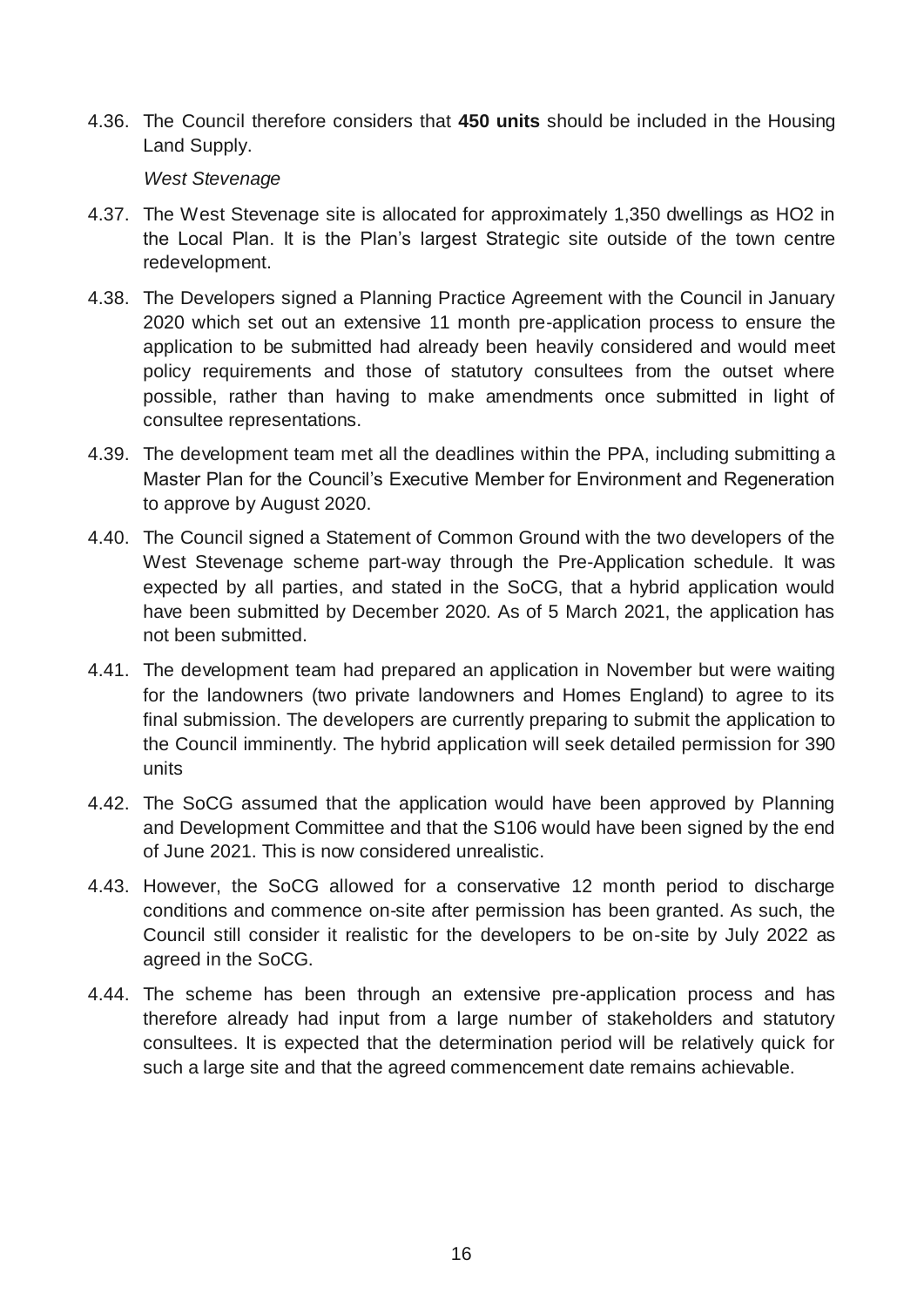- 4.45. For the build-out rate included in the SoCG, the two developers assumed a buildout rate in line with their average annual completion rates for similar large-scale, greenfield developments and applied the buildout rates proportionally starting from July 2022. This gives 362 completions within Phase 1 of the scheme within the five year period which the Council still considers a realistic trajectory. This leaves 28 units of Phase 1 to be completed after the five year period.
- 4.46. The Council therefore considers that **362 units** should be included in the Housing Land Supply.
- 4.47. As an additional note, once the S106 has been signed, the overall scheme (for 1,500 units) will have Outline Permission and the Council will include any units expected to be delivered in the five year period in its Housing Land Supply. Some units from Phase 2 are therefore expected to be included in the five year period relatively soon, although that quantum has not yet been specified.

#### *Pin Green School*

- 4.48. Pin Green School is allocated in the Local Plan for 42 homes. The site is a vacant, greenfield site in public ownership of Hertfordshire County Council. No extraordinary infrastructure is required for housing to be delivered on site.
- 4.49. The County Council's Property Team provided confirmation by email that they aim to deliver this site within the five year period. Whist the written agreement is not in the form of a Statement of Common Ground, it constitutes a written agreement with the landowner/developer. The Council still consider that the scheme will be delivered within the five year period, particularly as the County Council has recently established its own housing delivery arm, Herts Living Ltd, to help accelerate the delivery of housing on its own land.
- 4.50. The Council therefore considers that all **42 units** should be included in the Housing Land Supply.

*SBC Sites*

- 4.51. Stevenage Borough Council currently own and are progressing with the delivery of three housing sites that are allocated in the Local Plan for residential development. These sites are:
	- HO1/4 Dunn Close Garage Court allocated for 5 dwellings
	- HO1/10 Land at Elliot Road allocated for 16 dwellings
	- HO1/15 Shephall View allocated for 25 dwellings.
- 4.52. An application has been submitted for Land at Eliot Road, pre-application has been submitted for the Shephall View and progress towards submission of a preapplication has been made for Dunn Close.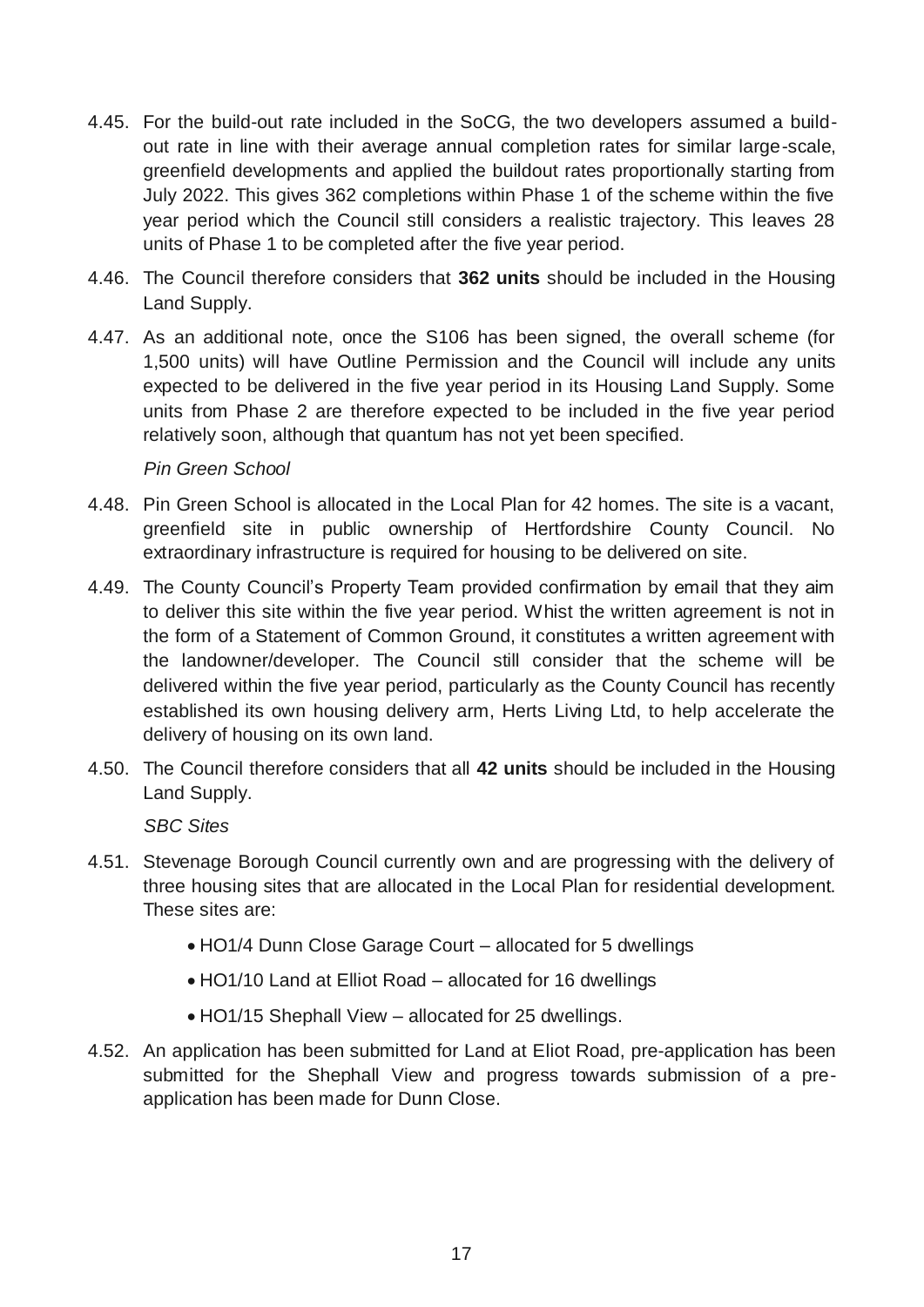- 4.53. All three sites are easy to develop due to them being in public ownership, vacant, easily accessible and not requiring significant infrastructure to enable housing to be delivered. This was assessed as part of the Local Plan Examination process.
- 4.54. The Council therefore maintains that all 46 units should be included in the Housing Land Supply.
- 4.55. As an additional note, the Council is progressing a number of other schemes, both on allocated and windfall sites. Whilst these are likely to be delivered in the five year period, they don't meet the NPPF definition of 'deliverable' at this point so haven't been included in the Council's HLS figures. However, when the HLS is updated, it is likely that additional Council-owned schemes will be included in the HLS.

*Windfall*

- 4.56. Paragraph 70 of the NPPF allows LPAs to make an allowance for windfall sites as part of an anticipated supply and as windfall sites are included in Development Plans as a housing allocation, they can be considered as deliverable under part B of Annex 2 as stated in the NPPF.
- 4.57. The Stevenage Borough Local Plan allocates 20 dwellings per year as part of windfall sites in Policy HO1.
- 4.58. The Council assumes this will lead to 80 windfall units being delivered over the fiveyear period as the first year is almost over and it is unlikely that applications for 20 as yet unknown sites will be submitted, granted and delivered prior to 31 March 2021.
- 4.59. The Council therefore considers that **80 windfall units** should be included in the Housing Land Supply.

# **Total Deliverable Housing Supply**

4.60. Table 4 shows that the total supply of deliverable housing identified by the Council for the five year period between 1 April 2020 and 31 March 2025 is 3,018 dwellings.

| <b>Total Number of Dwellings for Sites</b><br><b>Under Construction</b>         | 331                      |
|---------------------------------------------------------------------------------|--------------------------|
| <b>Total Number of Dwellings for Sites</b><br>with Detailed Planning Permission | 400                      |
| <b>Total Number of Dwellings for Sites</b><br>with Prior Notification           | 21                       |
| <b>Total Number of Dwellings for Sites</b><br>with Outline Permission           | 526                      |
| <b>Total Number of Dwellings for other</b><br>'Deliverable' Sites               | 1660 (760+450+362+42+46) |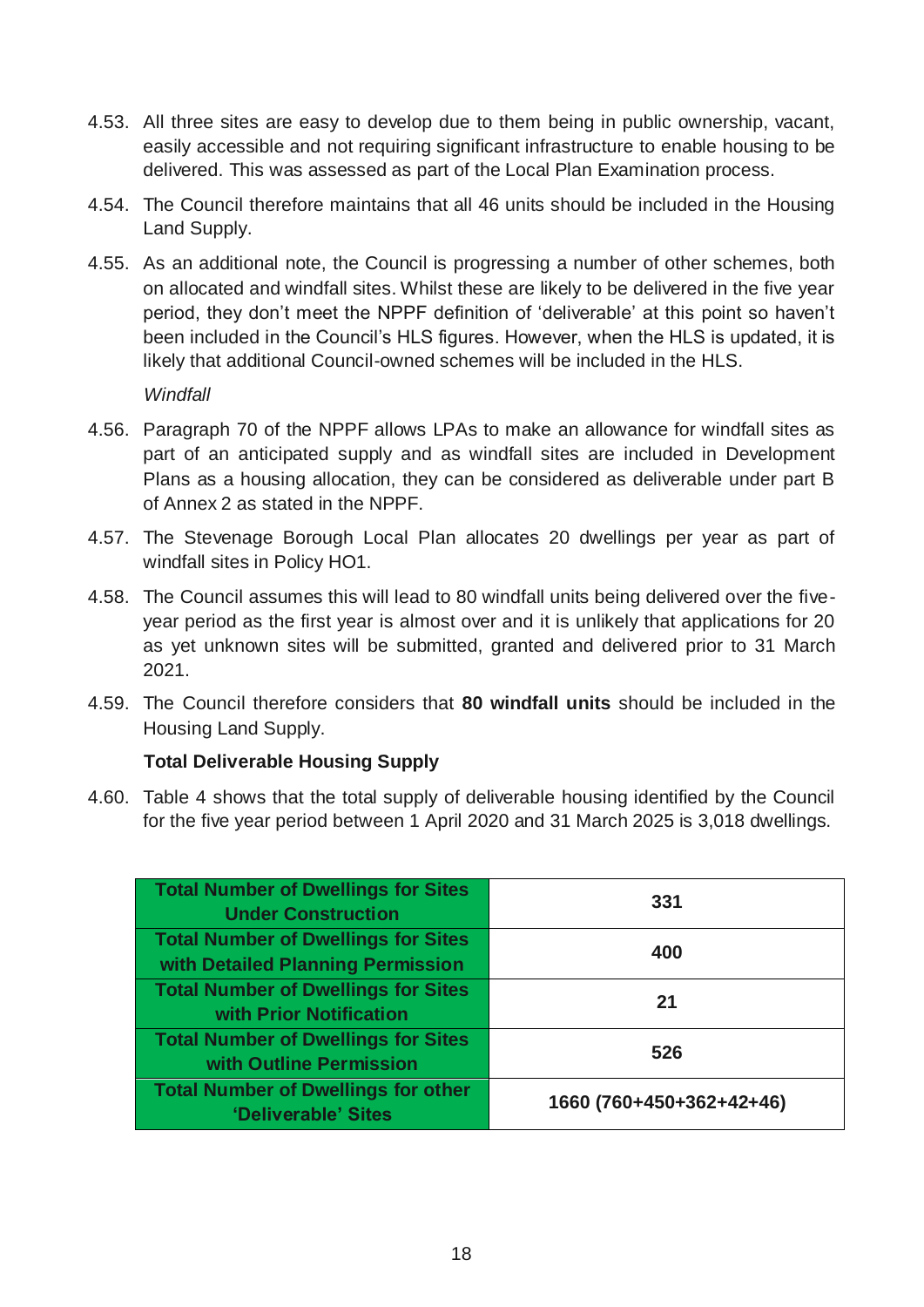| <b>Total Number of Dwellings for</b><br><b>Windfall Sites</b> | 80    |
|---------------------------------------------------------------|-------|
| <b>Total Identified Supply</b>                                | 3,018 |

**Table 4 - Total Deliverable Housing Supply**

# **The Council's Housing Land Supply**

4.61. To conclude, based on the Total Deliverable Housing Supply and the Five Year Housing Requirement, the Council can demonstrate a Housing Land Supply of **5.04 years and a surplus of 25 dwellings** for the five year period between 1 April 2020 and 31 March 2025.

|    | <b>Five Year Housing Supply Calculation</b>                | <b>As of 5 March 2021</b>                  |
|----|------------------------------------------------------------|--------------------------------------------|
| Α. | Objectively Assessed Need (dwellings per year)             | 380                                        |
| В. | Local Plan Period (Years)                                  | 20                                         |
| C. | Adopted Housing Target 2011-2031 (A x B)                   | 7,600                                      |
| D. | Completions 1 Apr 2011 - 31 Mar 2020                       | 2,113                                      |
| Ε. | Target 1 Apr 2011 - 31 Mar 2020                            | 3,420                                      |
| F. | Shortfall against target at 31 Mar 2020 ( $E - D$ )        | $-1,307$                                   |
| G. | Target 1 Apr 2020 - 31 Mar 2025                            | 1,900                                      |
| Η. | Surplus / Shortfall to be delivered in 5yr period (F /     | $-594$                                     |
|    | $11 \times 5$                                              |                                            |
| I. | Buffer to be applied (5% / 20%)                            | 20%                                        |
| J. | Total 5yr requirement $((G - H) \times I)$                 | 2,993                                      |
| K. | Dwellings under construction                               | 331                                        |
| L. | Dwellings granted permission or prior approval             | 421 (400+21)                               |
| Μ. | Dwellings granted outline permission or subject to<br>S106 | 526                                        |
| N. | Other dwellings considered 'deliverable'                   | 1,660                                      |
| O. | Dwellings from Windfall sites                              | 80                                         |
| Ρ. | Total deliverable dwellings (supply) 1 Apr 2020 - 31       | 3,018                                      |
|    | Mar 2025 (K + L + M + N + O)                               |                                            |
| Q. | Surplus of dwellings $(P - J)$                             | 25                                         |
| R. | Total Years Housing Supply ((P / J) x 5)                   | 5.04 yrs<br>Table E<br>EVUL C. Coloulation |

**Table 5 - FYHLS Calculation**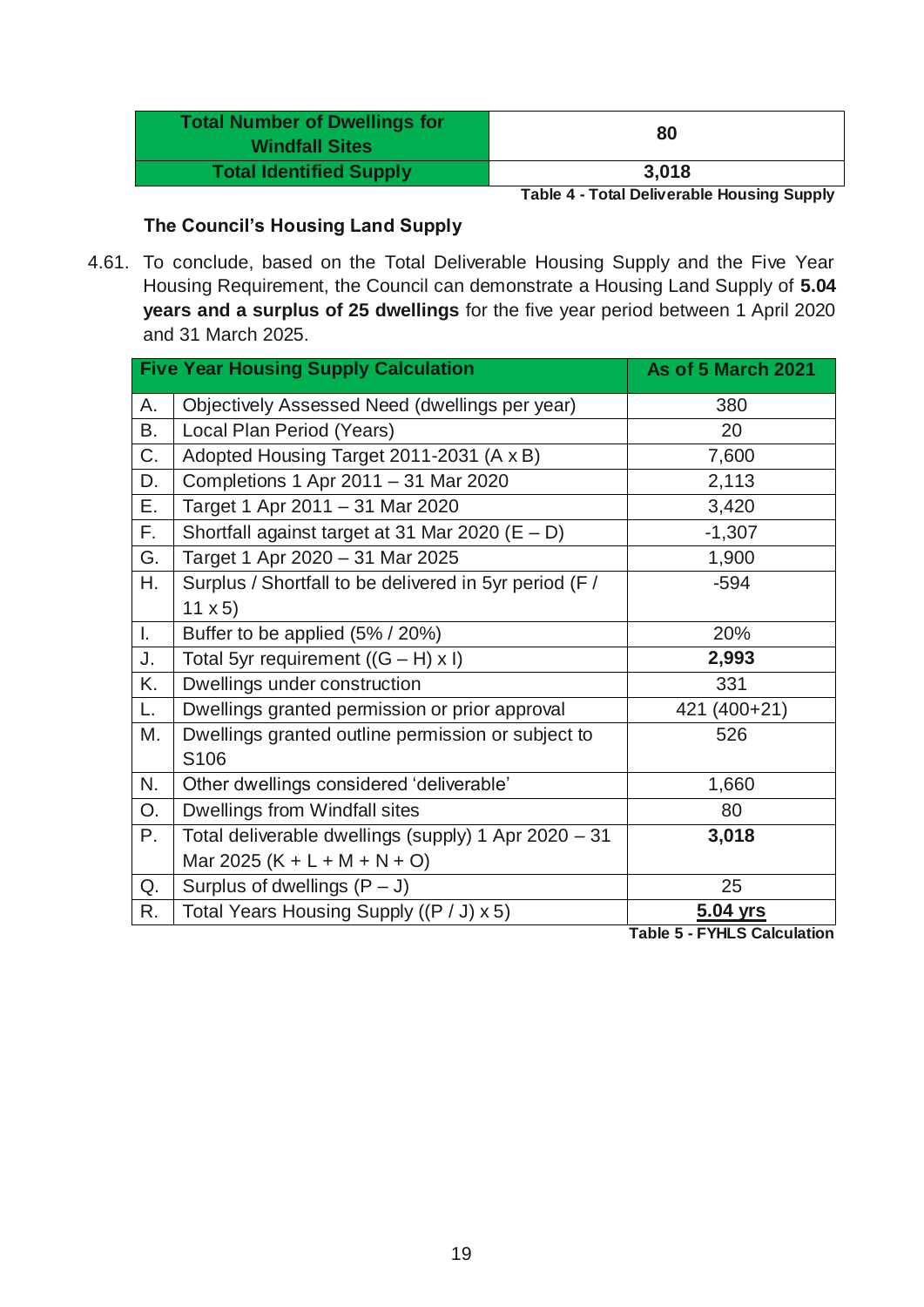# <span id="page-19-0"></span>**5. Response to Appellant's Statement of Case**

- 5.1. On 4 February 2021, the appellant provided the Council with a note setting out "an assessment of Stevenage Borough Council's (SBC) latest housing land supply (HLS) which was published in September 2020, after submission of the appeal. This assessment supersedes the position as set out in our Statement of Case (SoC)".
- 5.2. This note raised certain issues with the Council's assumptions and calculations. The Council's response to these issues is included in the rest of Section 5.

# **Part A 'Deliverable' Sites - Under Construction**

- 5.3. The appellant accepted the figure of 310 units were under construction included in the September 2020 Update.
- 5.4. We have added a further 21 units to the number of units under construction due to the previously incorrect omission of Ref: 18/00740FPM from the Smart Herts database. This site should have been added to the previously published figures. The appellant is yet to comment on the inclusion of these units.

#### **Part A 'Deliverable' Sites - With Detailed Planning Permission**

- 5.5. The appellant accepted the figure of 358 units with detailed planning permission included in the September 2020 Update.
- 5.6. However, the appellant noted that it was unrealistic to expect completions at one of these sites, Land at Six Hills House, at the rate that the September 2020 update suggested. Construction hadn't started by September 2020 and they also pointed out that a S73 application was submitted in October 2020 and remains undetermined.
- 5.7. The Council accepts both of these points but maintains that all units related to Land at Six Hills House are likely to be delivered within the five year period. Following permission being granted, the site underwent a change in ownership and the S73 application was submitted shortly after the change in ownership to ensure the future scheme was what the new owners want to deliver. The new owners' immediate correspondence with the Council and the prompt submission of the S73 application indicates they are keen to deliver housing on the site and there is nothing to suggest that units won't be delivered within the five year period.
- 5.8. We have added a further 42 units to the number of units with detailed planning permission as these have gained permission since 1 April 2020. The appellant is yet to comment on the inclusion of these units.

#### **Part A 'Deliverable' Sites - With Prior Notification**

5.9. The appellant accepted that 21 units had prior notification.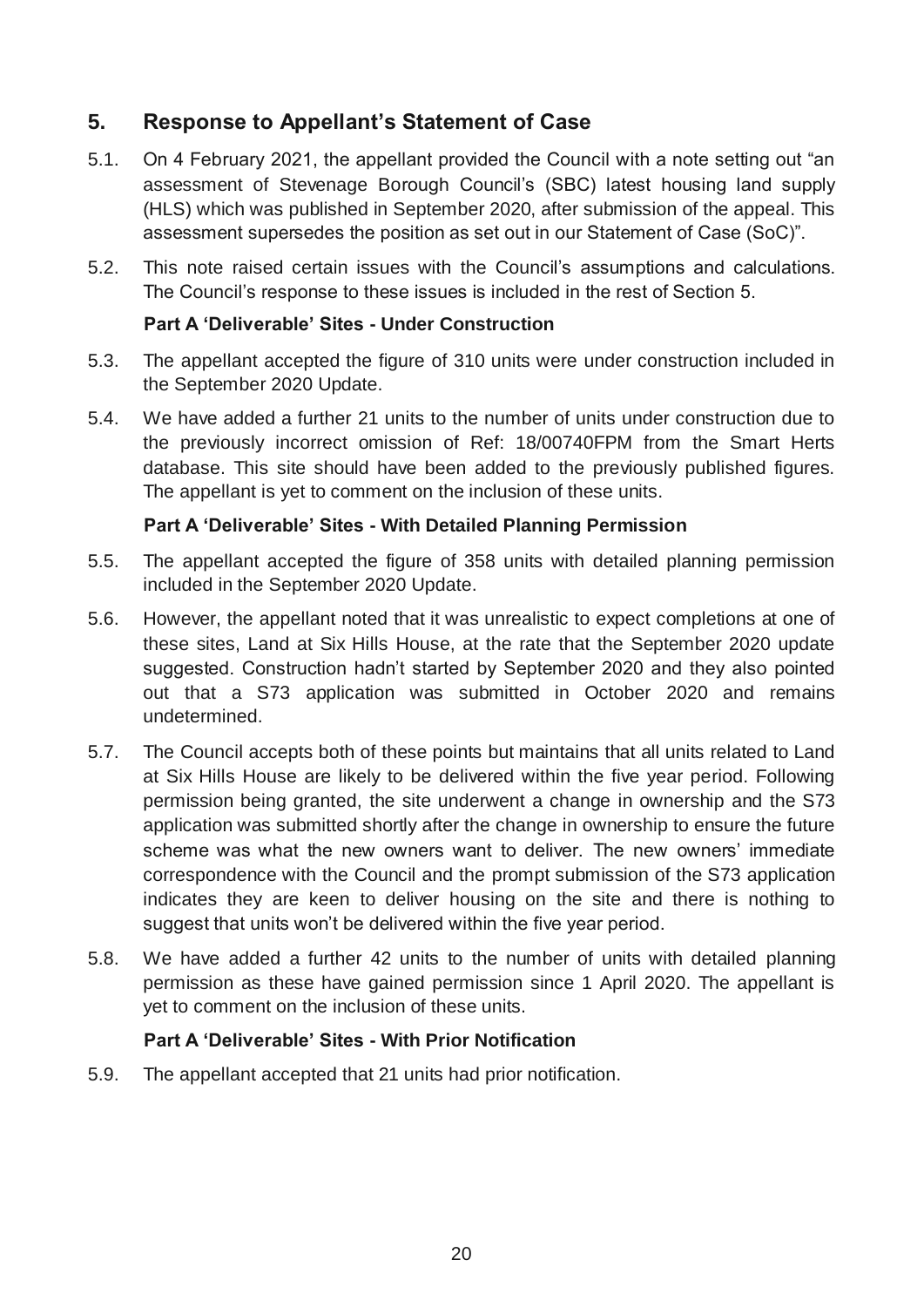# **Part B 'Deliverable' Housing Sites**

*Matalan*

- 5.10. The appellant did not accept 526 units at Matalan would be delivered in the five year period and stated that this should be reduced to 250 homes. They acknowledge that the site may have Reserved Matters approved by the time of the Hearing and we can confirm that the scheme approved at Planning & Development Committee on 2 March 2020 so is likely to have permission in the coming weeks.
- 5.11. The appellant believes the 18 month build time is unrealistic for a scheme of that size, however the developers have stated their strong intention to meet that timeframe in order to access the Homes England Affordable Housing Grant funding. The fact that the dates of the SoCG have so far been met, albeit 2 days late for the Planning and Development Committee session, supports the Council in its confidence that the developer is keen to progress the scheme quickly and well in advance of the end of the five year period.

*SG1*

- 5.12. The appellant did not accept that 760 units from Phase 1 of the scheme would be delivered in the five year period. They stated that dates included in the viability statement submitted with the planning application have been missed already and that the build-out rate in the SoCG is therefore unmanageable and should be reduced to 300 units in the five year period.
- 5.13. The build-out rates in the SoCG were agreed with the developer many months after the viability statement had been prepared and the application submitted, The dates took account of the progress that had been made since the application was submitted and included an accurate prediction of when the scheme would be considered by Planning and Development Committee.
- 5.14. As mentioned in Section 4, whilst the date of signing the S106 agreement has not been met, it is expected imminently and we consider that the build-out rates remain achievable and realistic with sufficient time incorporated to allow the slight delay to the S106. This will allow all units to be completed within the five year period.

#### *North Stevenage*

- 5.15. The appellant did not accept that 450 units would be delivered at the North Stevenage site in the five year period.
- 5.16. They state that the scheme needs re-considering at Planning and Development Committee and that it would be unachievable to grant Reserved Matters and discharge conditions by the end of 2021.
- 5.17. The scheme has been re-considered by Planning and Development Committee with a resolution to grant permission. Although the S106 has not been signed as of 5th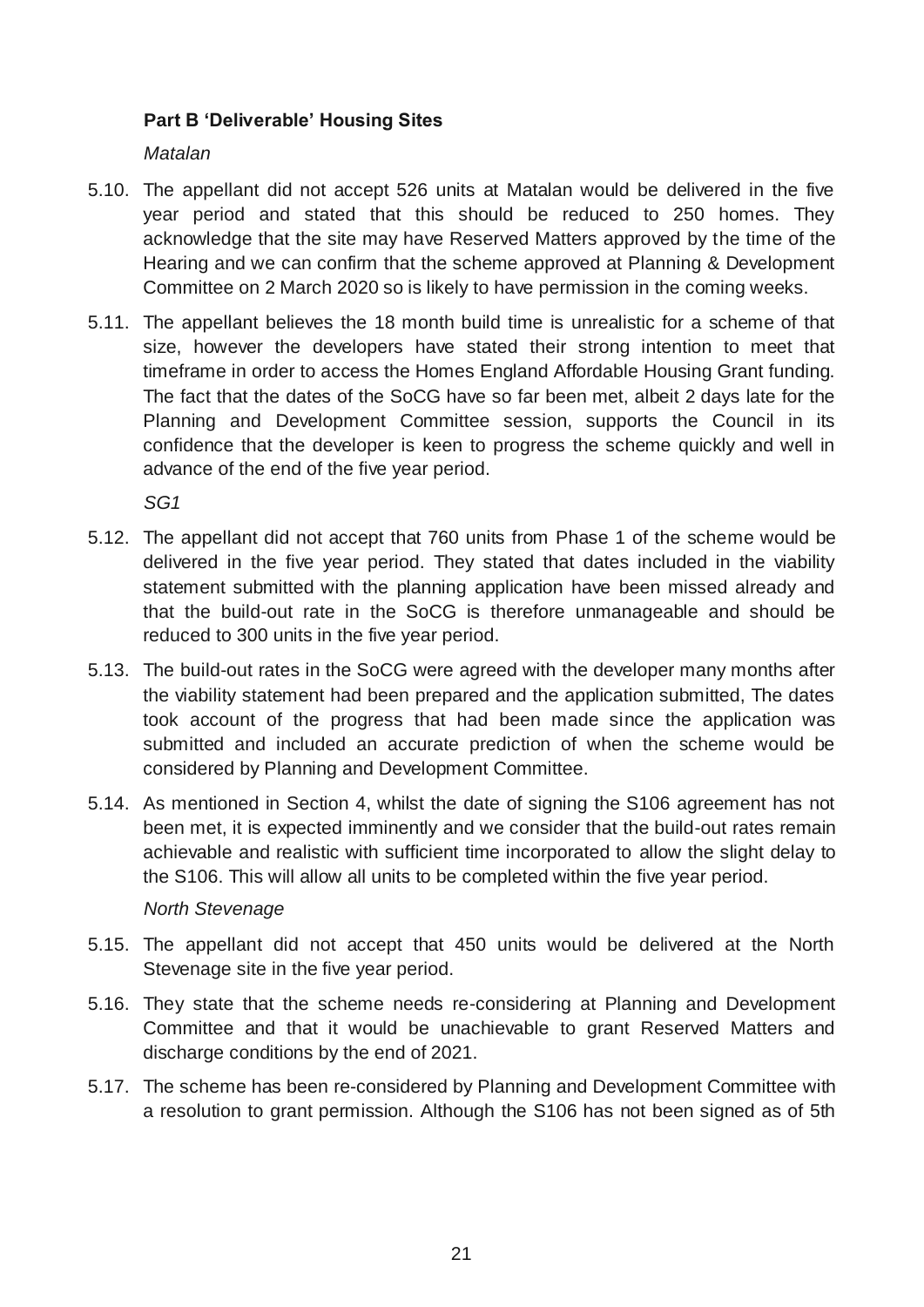March, it is expected imminently. There are still nine months remaining for the Reserved Matters application to be approved and conditions discharged. As mentioned in Section 4, because the build-out rates included in the SoCG conservatively assumed that completions will only start in 2022/23, this allows for another delay of 3 months (using the developers' assumed build-out rates of 75 units per year each) which adds more certainty that 450 units can be delivered within the five year period.

*West Stevenage*

- 5.18. The appellant did not accept that 362 units would be delivered at the West Stevenage site in the five year period.
- 5.19. We accept that the appellant notes the hybrid application has not yet been submitted, but reiterate that it is expected imminently. The appellant states that the minimum determination period will be 12 months, but as explained in Section 4, the scheme has been through an extensive 11 month pre-application process which has allowed Council officers and other statutory consultees to have input into the scheme prior to submission. As such, many detailed aspects of the scheme have already been developed to meet requirements and the determination period should be relatively quick for a site of such a size and the commencement date included in the SoCG is still achievable.
- 5.20. The appellant also argues that the construction rates included in the SoCG are inappropriate and that they should be replaced with an assumption of 3 completions per month per house builder, plus 25% affordable housing. The construction rates included in the SoCG were agreed by each developer based on their average buildout rates for similar greenfield sites of a similar size. This is considered a robust assumption to base predicted housing completions on, certainly more robust than the figures quoted by the appellant. As the site is a greenfield site, the appellant's assumption of 25% Affordable Housing provision is also wrong. Local Plan Policy HO7: Affordable Housing Targets, states that sites on land other than Previously Developed Land must provide 30% Affordable Housing.
- 5.21. The Council therefore maintains that the delivery of 760 units included in the SoCG is still appropriate.

*Pin Green School*

- 5.22. The appellant did not accept that 42 units would be delivered at the Pin Green site in the five year period.
- 5.23. They state that because Hertfordshire County Council, as landowner and site promoter, has confirmed that no detailed work has started for the scheme yet that it doesn't meet the definition of deliverable.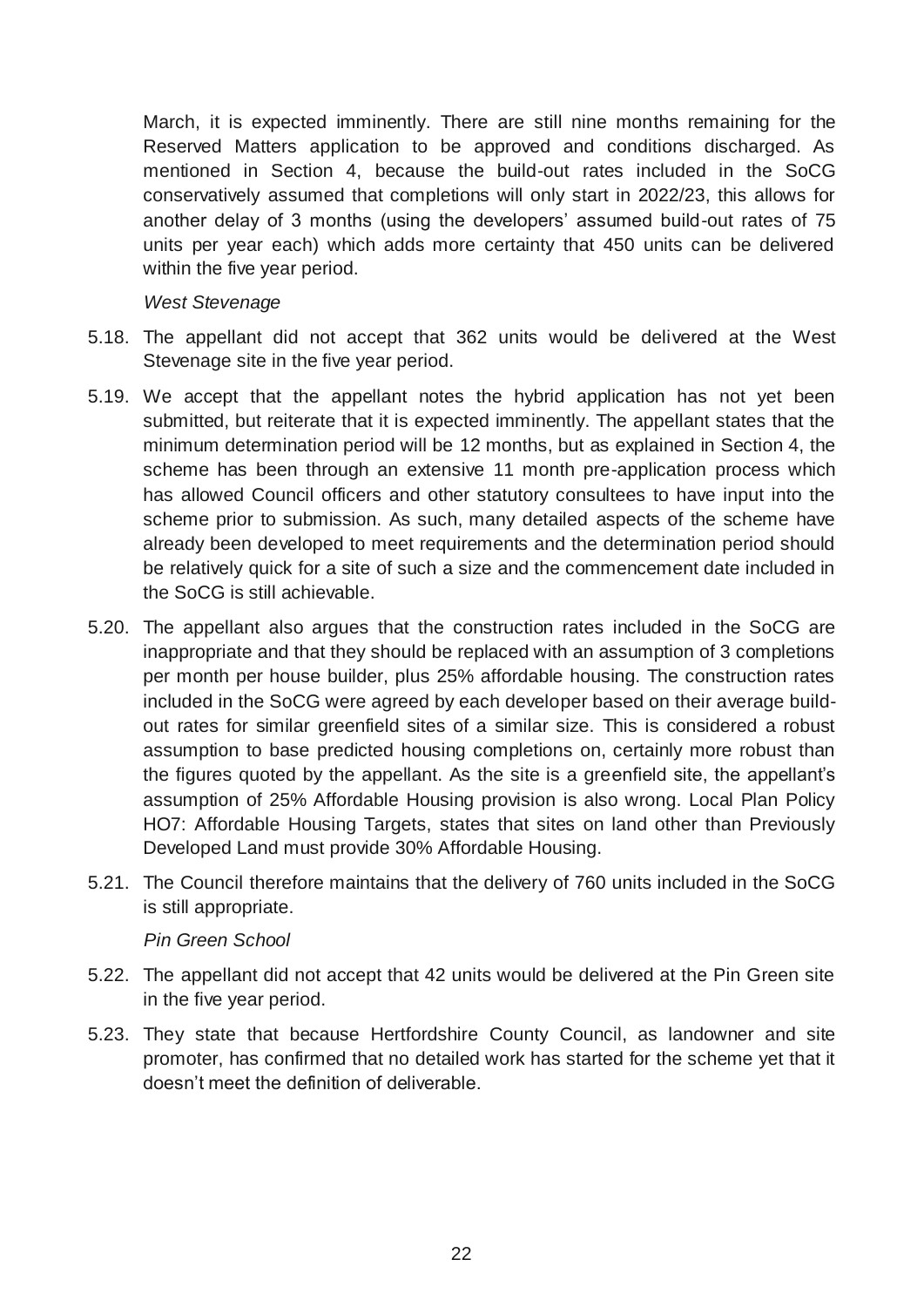5.24. The Council does not dispute that Hertfordshire County Council confirmed they haven't started detailed work yet, but would reiterate that they did confirm their intention to deliver the site in the five year period. This constitutes a written agreement with the developer/landowner, as specified in PPG paragraph 007. Whilst the Council accepts that the written agreement does not have the level of detail as the other SoCGs, this site will not take a significant amount of time to bring forward due to it being vacant, in public ownership, allocated, and not requiring extra-ordinary infrastructure. As such, there is no need for HCC to have started detailed work yet in order to deliver the scheme by the end of the five year period.

*SBC Sites*

5.25. The appellant accepted 46 units on Council-owned sites will be delivered.

*Windfalls*

- 5.26. The appellant considers the windfall allowance of 80 (20 per year for the latter four years of the five year period) should be reduced by one years' worth of sites, down to 60.
- 5.27. They state that any home to be delivered by April 2022 would require permission by September 2020.
- 5.28. The Council disputes this and has already made an allowance for time being required to deliver small windfall sites by excluding windfall sites from the first year of the five year period.
- 5.29. The Council therefore maintains that 80 windfall units should remain in the Housing Land Supply.

# **Sedgefield v Liverpool**

- 5.30. The appellant disputes the use of the Liverpool approach when calculating the housing requirement. They state that because the Local Plan policies do not state that the Liverpool method should be used, the Council should instead use the more commonly used Sedgefield approach. This would have the effect of reducing the HLS because all previous undersupply would have to be delivered in the next five years.
- 5.31. The Council has covered its reasoning for the use of the Liverpool approach in Section 4, starting at paragraph 4.3. This issue was debated at the Local Plan Examination and the Inspector gave a clear judgement that the Sedgefield approach was "wholly inappropriate" and that spreading historic undersupply across the rest of the Plan period, ie the Liverpool approach, was "the only sensible option".